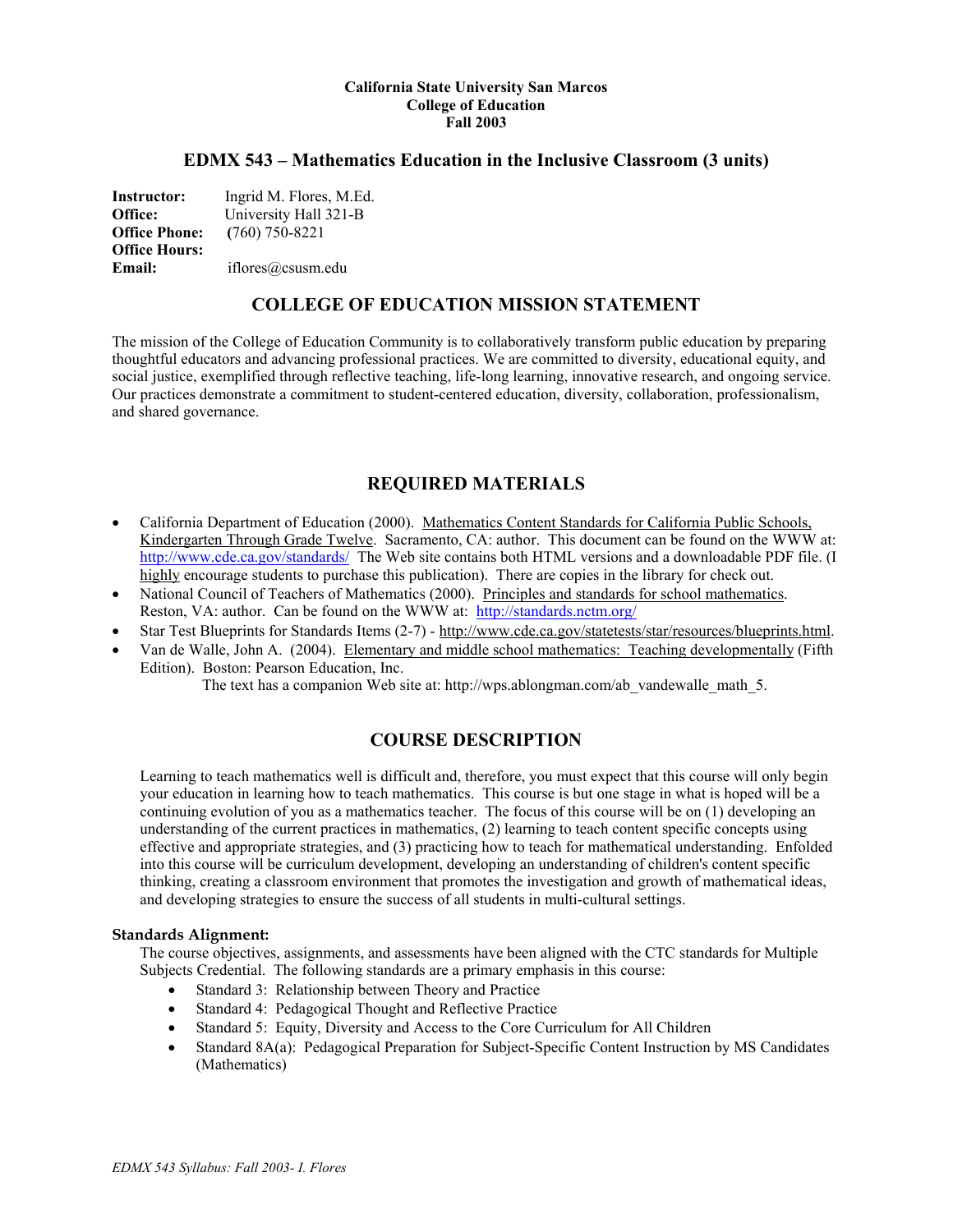#### **Teacher Performance Expectation (TPE) Competencies:**

This course is designed to help teachers seeking the Multiple Subjects Credential to develop the skills, knowledge, and attitudes necessary to assist schools and district in implementing an effective program for all students. The successful candidate will be able to merge theory and practice in order to realize a comprehensive and extensive educational program for all students. The following TPE's are addressed in this course:

Primary Emphasis:

• TPE 1a-Subject Specific Pedagogical Skills for MS Teaching (Mathematics)

Secondary Emphases:

- TPE 2-Monitoring Student Learning During Instruction
- TPE 3-Interpretation and Use of Assessments
- TPE 4-Making Content Accessible
- TPE 5-Student Engagement
- TPE 6a-Developmentally Appropriate Practices in Grades K-3
- TPE 6b-Developmentally Appropriate Practices in Grades 4-8
- TPE 6d- Developmentally Appropriate Teaching Practices for Special Education: Teaching the Special Education Population in the General Education Environment
- TPE 7-Teaching English Learners
- TPE 8-Learning About Students
- TPE 9-Instructional Planning
- TPE 10-Instructional Time
- TPE 11-Social Environment
- TPE 13-Professional Growth
- TPE 14-Educational Technology in Teaching and Learning

## **ASSIGNMENTS**

Detailed assignment sheets (course packet) will be provided for every assignment below. The assignment sheets and the course calendar are attached to this syllabus.

#### **Reading Reflections**

(20%) - Each week students will write a "meaningful" reflection on the material assigned to be read for that week. These reflections should be one page in length (use an "11" font, spacing of 1.5, with **only**  your name and class session number as a heading), and should clearly articulate your thoughts **on the assigned readings** and how you might **specifically apply** what you learned from the articles as a teacher in the classroom. Please do not repeat verbatim from the readings.

#### **Student Interviews (Critical Assessment Task – CATs)**

(20%) - You and one of your classmates will conduct a series of three different student interviews based on questions provided in class. For each interview, you will pose mathematical problems to any one student at a predetermined grade level. The purpose is to get you to begin thinking about students' mathematical understanding, to learn how to effectively pose questions and interpret the meaning of students' answers, and to provide you with an opportunity to interact with students.

#### **Mathematical Resources & Lesson (Critical Assessment Task – CATs)**

(35%)– Working in small groups, your team will first compile resources on a predetermined mathematical topic (20%) and then design a lesson that you will present in an elementary class (or ours as if we were your students) (15%). The purpose of this activity is to help you learn how to design effective mathematical activities, to provide you with an opportunity to begin compiling mathematical resources, and to provide an opportunity for you to practice teaching mathematics.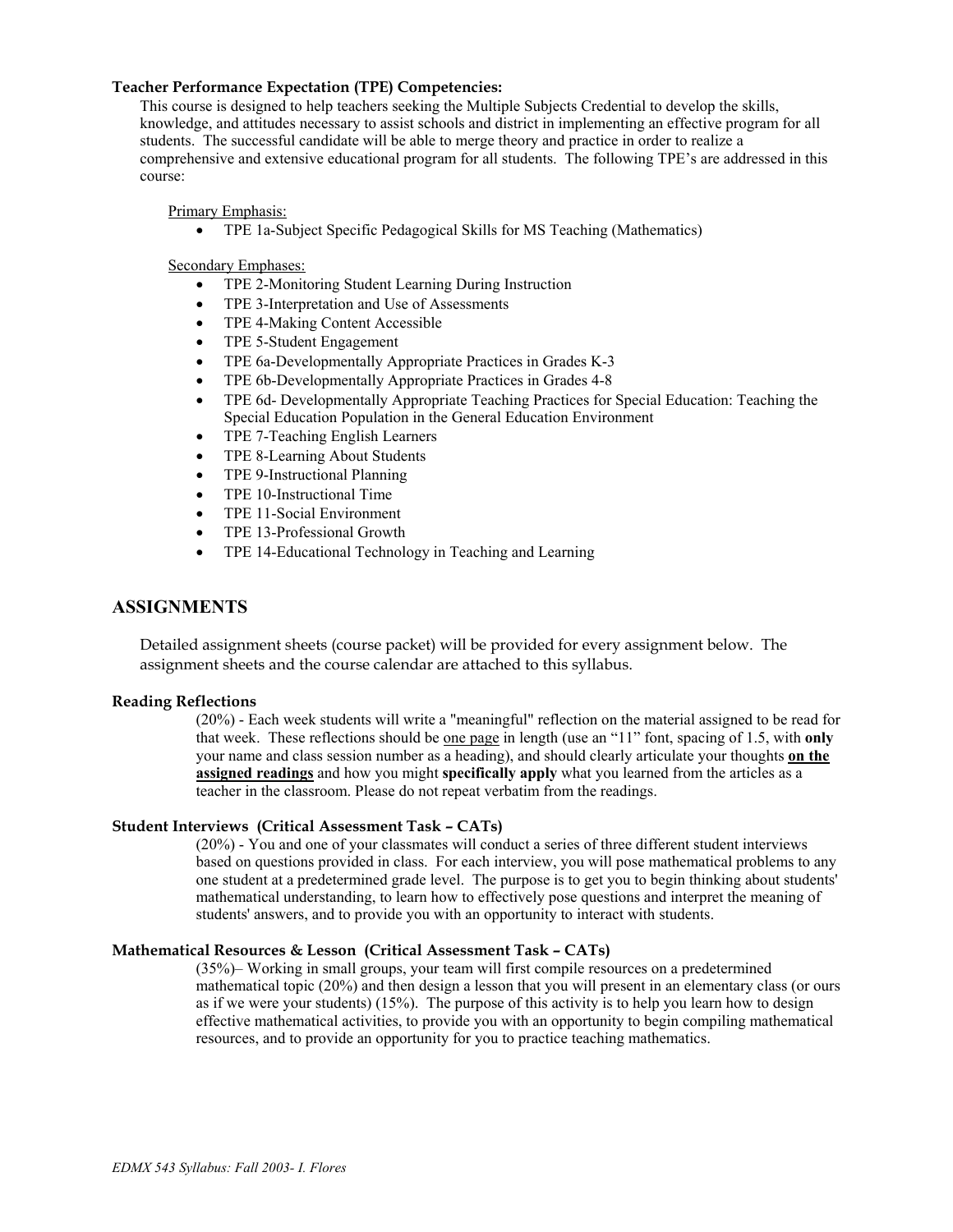#### **Curriculum Assignment (Critical Assessment Task – CATs)**

(20%)– Students will review the mathematics curriculum currently being used in your classroom (e.g., a textbook) at one grade level and write a short paper that investigates the curriculum alignment with the CA Content Standards and current high stakes assessments. Students will also provide their general thoughts and concerns related to the curriculum (e.g., how the curriculum might need to be altered to make strong connections between mathematical concepts and procedures).

**Active Participation and Collaboration (5%) –** Defined as **actively** engaging in **all** class discussions and activities, students will be evaluated daily. A positive attitude is an important component for establishing the definition for active participation and collaboration. All 5 points or no points are earned in this category.

#### **Assignment details and scoring rubrics described above are attached to this syllabus.**

## **INFUSED COMPETENCIES**

### **CLAD**

In 1992, the College of Education voted to infuse Cross-cultural, Language and Academic Development (CLAD) competencies across the curriculum. The CLAD competencies are attached to the syllabus and the competencies covered in this course are highlighted.

#### **Authorization to Teach English Learners**

This credential program has been specifically designed to prepare teachers for the diversity of languages often encountered in California public school classrooms. The authorization to teach English learners is met through the infusion of content and experiences within the credential program, as well as additional coursework. Students successfully completing this program receive a credential with authorization to teach English learners

#### **Special Education**

Consistent with the intent to offer a seamless teaching credential in the College of Education, this course will demonstrate the collaborative infusion of special education competencies that reflect inclusive educational practices.

#### **Technology**

This course infuses technology competencies to prepare our candidates to use technologies, emphasizing their use in both teaching practice and student learning.

## **ATTENDANCE POLICY**

The attendance policy of the College of Education: Due to the dynamic and interactive nature of courses in the COE, all students are expected to attend all classes and participate actively. At a minimum, students must attend more than 80% of class time, or s/he may not receive a passing grade for the course at the discretion of the instructor. If you miss two class sessions or are late (or leave early) more than three sessions, you cannot receive a grade of "A". If you miss three class sessions, your highest possible grade is a "C+". Should you have extenuating circumstances, contact the instructor as soon as possible. Please discuss with me any extenuating circumstances that will cause you to miss class prior to your absence. Attendance will be taken at each class session. Furthermore, grades on assignments turned in late will be lowered unless **prior arrangements** have been made with the instructor.

## **PLAGIARISM AND CHEATING**

Please be sure to read and understand the university policy on plagiarism and cheating, as it will be strictly enforced. Academic dishonestly will not be tolerated and will result in a failing grade for this course and will be reported to the University.

#### **Students with Disabilities Requiring Reasonable Accommodations**

Students are approved for services through the Disabled Student Services Office (DSS). This office is located in Craven Hall 5205 and can be contacted by phone (760) 750-4905, or TTY (760) 750-4909. Students authorized by DSS to receive reasonable accommodations should meet with their instructor during office hours or, in order to ensure confidentiality, in a more private setting.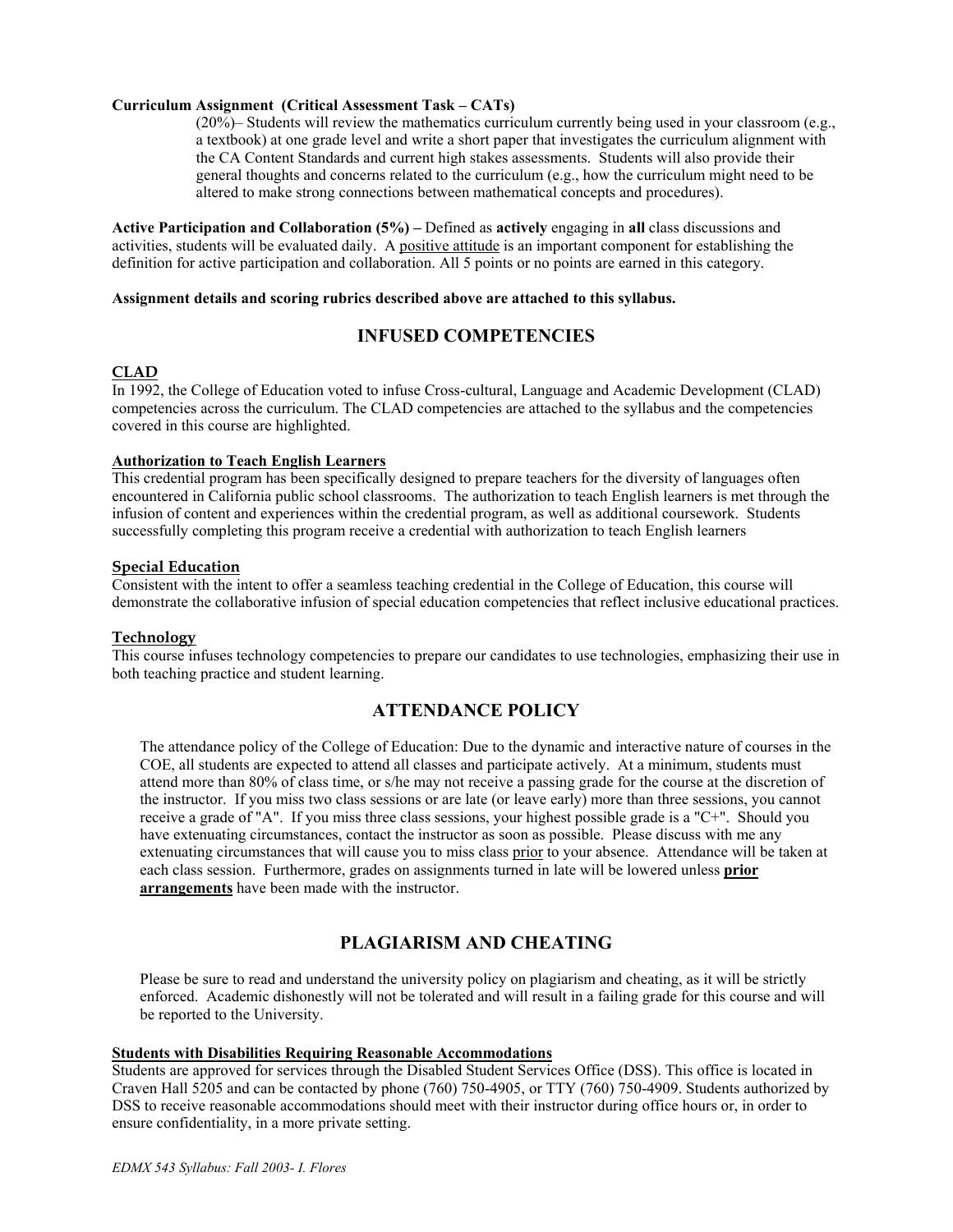**GRADING SCALE:** Grades for this course will be based on the following grading scale:

 A.................. 93% - 100 % A-……………90% - 92% B+…………. 88% - 89% B.................. 83% - 87 % B-……….. 80% - 82% C+…………. 78% - 79% C.................. 73% - 77 % C-…………... 70% - 72%

**Remember! You are required to maintain a B average (3.0 GPA) in your teacher education courses to receive a teaching credential in the State of California.**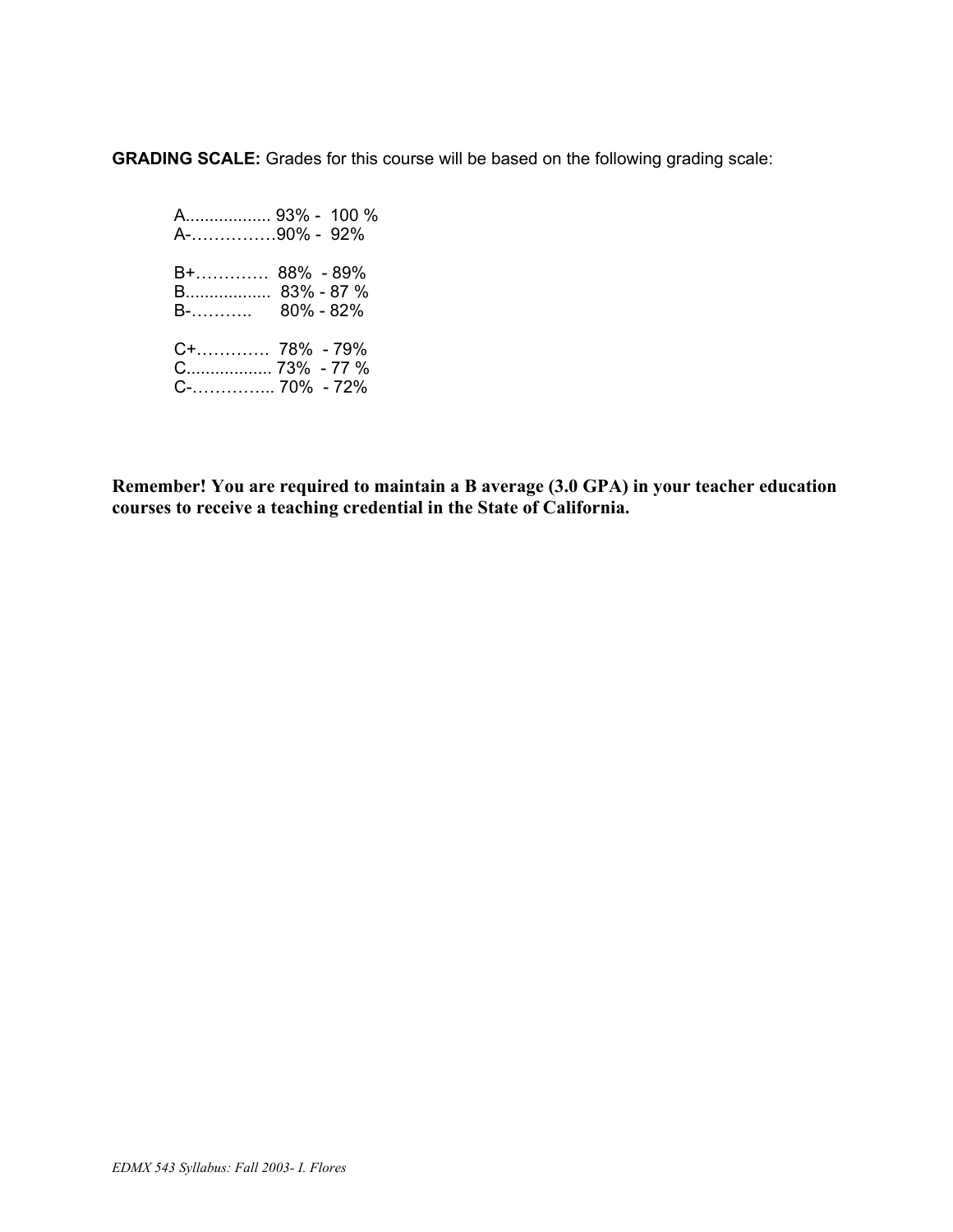| <b>TEST 1: LANGUAGE</b>                                                  | <b>TEST 2: METHODOLOGY</b>                                       | <b>TEST 3:</b>                                       |  |
|--------------------------------------------------------------------------|------------------------------------------------------------------|------------------------------------------------------|--|
| <b>STRUCTURE</b>                                                         | OF BILINGUAL, ENGLISH                                            | <b>CULTURE</b>                                       |  |
| <b>AND</b>                                                               | <b>LANGUAGE</b>                                                  | <b>AND</b>                                           |  |
| <b>FIRST-AND SECOND-</b>                                                 | DEVELOPMENT,                                                     | <b>CULTURAL DIVERSITY</b>                            |  |
| <b>LANGUAGE</b>                                                          | <b>AND</b>                                                       |                                                      |  |
| <b>DEVELOPMENT</b>                                                       | <b>CONTENT INSTRUCTION</b>                                       |                                                      |  |
| I. Language Structure and Use:                                           | I. Theories and Methods of                                       | I. The Nature of Culture                             |  |
| <b>Universals and Differences</b>                                        | <b>Bilingual Education</b>                                       |                                                      |  |
| (including the structure of                                              |                                                                  |                                                      |  |
| English)                                                                 | A. Foundations                                                   | A. Definitions of culture                            |  |
| A. The sound systems of language<br>(phonology)                          |                                                                  |                                                      |  |
| <b>B.</b> Word formation (morphology) *                                  | <b>B.</b> Organizational models: What<br>works for whom?         | <b>B.</b> Perceptions of culture                     |  |
| C. Syntax *                                                              | C. Instructional strategies *                                    | C. Intragroup differences (e.g.,                     |  |
|                                                                          |                                                                  | ethnicity, race, generations, and<br>micro-cultures) |  |
| D. Word meaning (semantics) *                                            | II. Theories and Methods for                                     | D. Physical geography and its                        |  |
|                                                                          | <b>Instruction In and Through</b>                                | effects on culture                                   |  |
|                                                                          | <b>English</b>                                                   |                                                      |  |
| E. Language in context *                                                 | A. Teacher delivery for both English<br>language development and | E. Cultural congruence                               |  |
|                                                                          | content instruction *                                            |                                                      |  |
| F. Written discourse *                                                   | <b>B.</b> Approaches with a focus on                             | II. Manifestations of Culture:                       |  |
|                                                                          | English language development *                                   | <b>Learning About Students</b>                       |  |
|                                                                          |                                                                  |                                                      |  |
| G. Oral discourse *                                                      | C. Approaches with a focus on                                    | A. What teachers should learn                        |  |
|                                                                          | content area instruction                                         | about their students *                               |  |
|                                                                          | (specially designed academic<br>instruction delivered in         |                                                      |  |
|                                                                          | English) *                                                       |                                                      |  |
| H. Nonverbal communication *                                             | D. Working with paraprofessionals *                              | B. How teachers can learn about<br>their students *  |  |
| II. Theories and Factors in First-                                       | III. Language and Content Area                                   | C. How teachers can use what                         |  |
| and Second-Language                                                      | <b>Assessment</b>                                                | they learn about their students                      |  |
| <b>Development</b>                                                       |                                                                  | (culturally responsive                               |  |
|                                                                          |                                                                  | pedagogy)*                                           |  |
| A. Historical and current theories<br>and models of language analysis    | A. Purpose                                                       | <b>III. Cultural Contact</b>                         |  |
| that have implications for second-                                       |                                                                  |                                                      |  |
| language development and                                                 |                                                                  |                                                      |  |
| pedagogy                                                                 |                                                                  |                                                      |  |
| <b>B.</b> Psychological factors affecting<br>first- and second-language  | B. Methods *                                                     | A. Concepts of cultural contact                      |  |
| development                                                              |                                                                  |                                                      |  |
| C. Socio-cultural factors affecting                                      | C. State mandates                                                | <b>B.</b> Stages of individual cultural              |  |
| first- and second-language                                               |                                                                  | contact                                              |  |
| development                                                              |                                                                  |                                                      |  |
| D. Pedagogical factors affecting                                         | D. Limitations of assessment *                                   | C. The dynamics of prejudice                         |  |
| first- and second-language<br>development *                              |                                                                  |                                                      |  |
| E. Political factors affecting first- and<br>second-language development | E. Technical concepts *                                          | D. Strategies for conflict resolution                |  |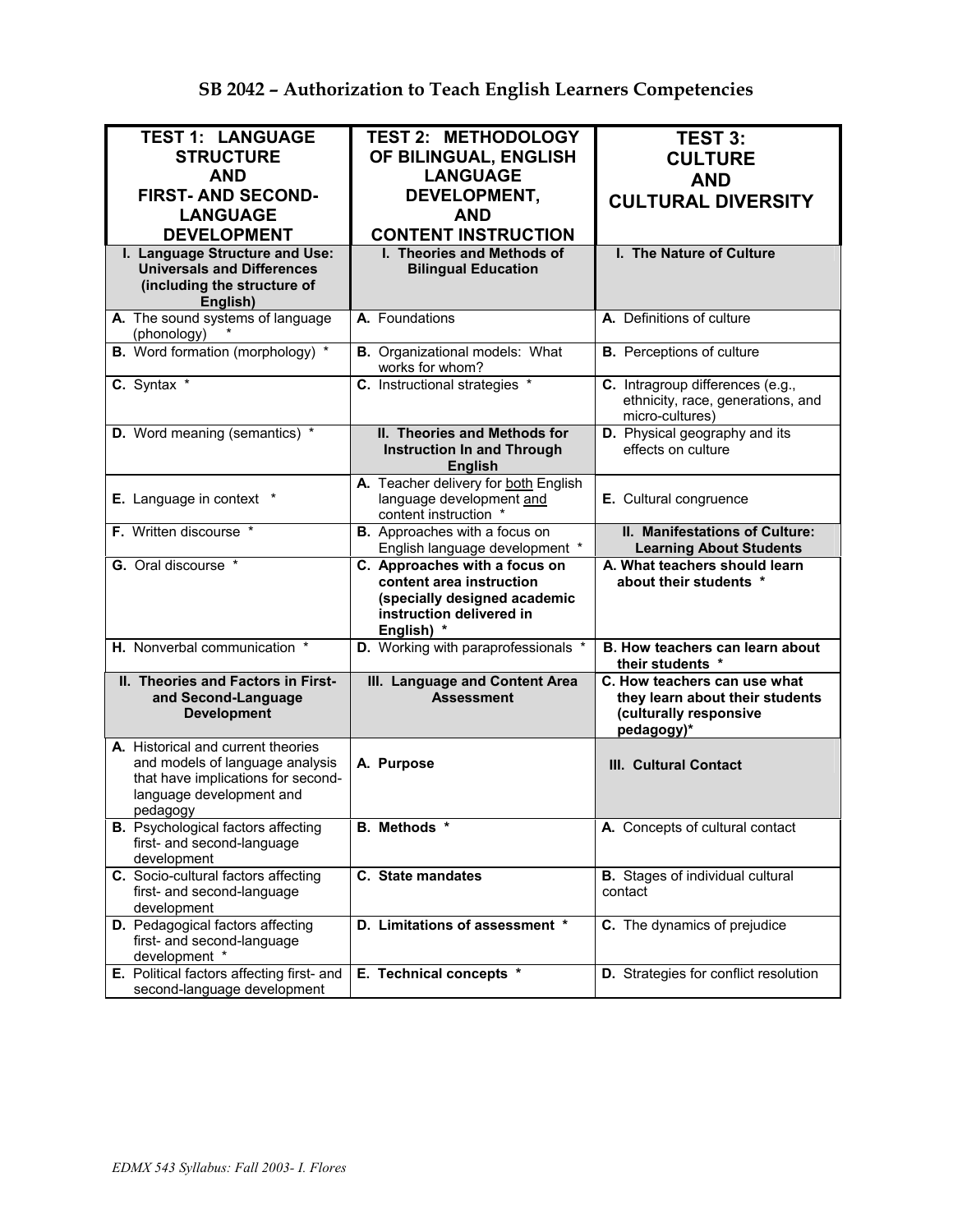## **STUDENT INTERVIEWS GRADING RUBRIC: EDMX 543**

## **How are the interview reflections to be completed?**

For each of three interviews, write a meaningful reflection (no more than 2 pages) on:

- 1) the interview process and the results of your interview, as well as
- 2) specific, prescriptive recommendations that you would give your interviewee in light of his/her current level of mathematical understanding. Develop the reflection with an eye to helping your interviewee in terms of making effective instructional decisions for him/her.

Although the reflection should not exceed two pages, it **MUST** answer the following two questions:

- 1. **What specifically did you learn about this child's mathematical understanding?** You should provide ample evidence of knowledge gained from this experience. Be very specific about what it is that your interviewee understands or does not understand and how he/she demonstrated this understanding or lack of understanding.
- 2. **What specifically would you do for this child if you were his/her teacher?** This part of the reflection is clearly related to what was learned about the child by way of the interview. Be very specific and clear about what you would recommend as a follow-up.

## **For specific details on both of these two discussion points, please refer to "Student Interviewing Guidelines" in your course packet.**

• **As you format your reflection, please bullet the two questions above you are responding to very clearly***.* 

### **How are the assignments assessed?**

Each interview will be assessed using a generic 5-point scoring rubric and should:

- reflect good depth of understanding of the child's current mathematical level based on the interview problems.
- give specific and clear instructional recommendations for the child.
- be free of grammatical or typographical errors.
- be word processed
- 5 Reflection shows good depth of understanding as well as clear, specific recommendations. The reflection is free of grammatical or typographical errors. Both sections reflect the criteria stated above.
- 4 Reflection shows general depth of understanding and clear, specific recommendations. There may be a very minor grammatical or typographical error. One of the sections is slightly weak on one of the criteria listed above.
- 3 Reflection shows moderate depth of understanding and recommendations are adequate. There may be few grammatical or typographical errors. Both sections are slightly weak or one is very weak.
- 2 Reflection shows little depth of understanding and recommendations are not specific and clear. There may be considerable grammatical or typographical errors. Both sections are substantially weak.
- 1 An attempt at a reflection was submitted. Your name is on the paper.
- 0 No assignment was turned in.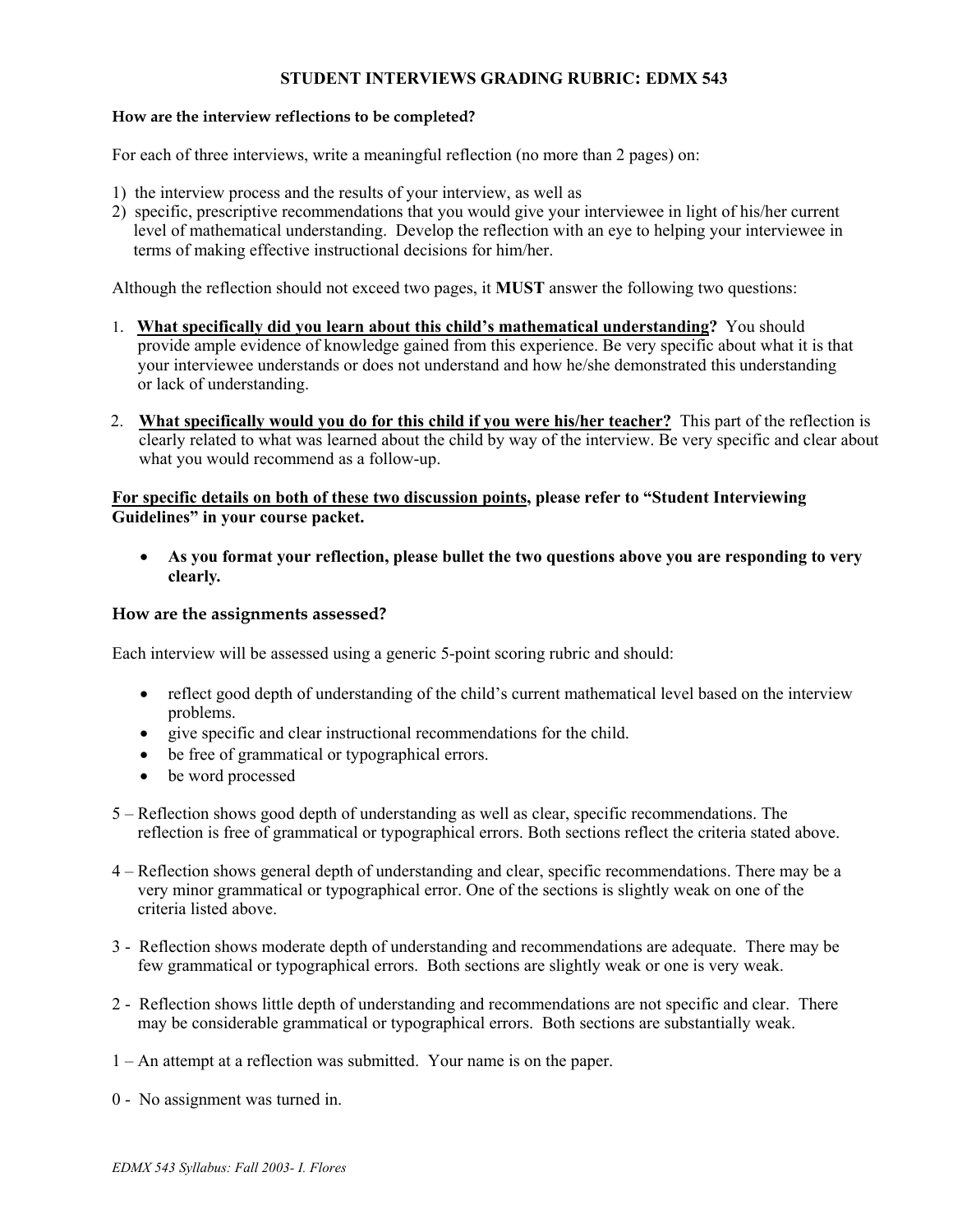# **WEEKLY READINGS GRADING RUBRIC: EDMX 543**

## **How are the weekly assignments that are readings to be completed?**

Write a meaningful one-page reflection on the assigned readings for the week based on two ideas that impressed you from the readings. Develop that reflection with an eye to demonstrating that you both read and understood the readings. Do not quote or explain the readings; paraphrase and critically analyze only. Do not write a separate reflection for each idea! Occasionally a reading may be assigned from a source other than the course textbook.

Although the reflection should not exceed one page, it **MUST** answer the following two questions:

- **1. What did I learn from the readings?** This paragraph is in your own words and is clearly written with a distinct description of two important/impressive ideas that you learned from the readings. It provides ample evidence that you both read and synthesized the material.
- **2. How am I going to use what I learned in teaching children mathematics?** This paragraph is clearly related to what was learned in the articles to classroom practice. The relationship of your two chosen ideas to the classroom should be evident in the description of teaching practice, curriculum, classroom management, and/or developing students' mathematical thinking.

### ✼ ✼ **As you format your reflection, please bullet the two questions above you are responding to very clearly***.*

### **How are the readings assignments assessed?**

The weekly assignments that are readings will be assessed using a generic 5-point scoring rubric and should:

- reflect good depth of understanding of the two chosen ideas from the assigned material as well as application to the classroom.
- be free of grammatical or typographical errors.
- be word processed according to specific directions given in the course syllabus under "Weekly" Assignments".
- 5 Reflection shows good depth of understanding of the two chosen ideas from the assigned material as well as application to the classroom. The reflection is free of grammatical or typographical errors. Both sections reflect the criteria stated above.
- 4 Reflection shows general depth of understanding of the two chosen ideas from the assigned material as well as application to the classroom. There may be a very minor grammatical or typographical error. One of the sections is slightly weak on one of the criteria listed above.
- 3 Reflection shows moderate depth of understanding of the two chosen ideas from the assigned material as well as application to the classroom. There may be few grammatical or typographical errors. Both sections are slightly weak or one is very weak.
- 2 Reflection shows little depth of understanding of the two chosen ideas from the assigned material as well as application to the classroom. There may be considerable grammatical or typographical errors. Both sections are substantially weak.
- 1 An attempt at a reflection was submitted. Your name is on the paper.
- 0 No assignment was turned in.

.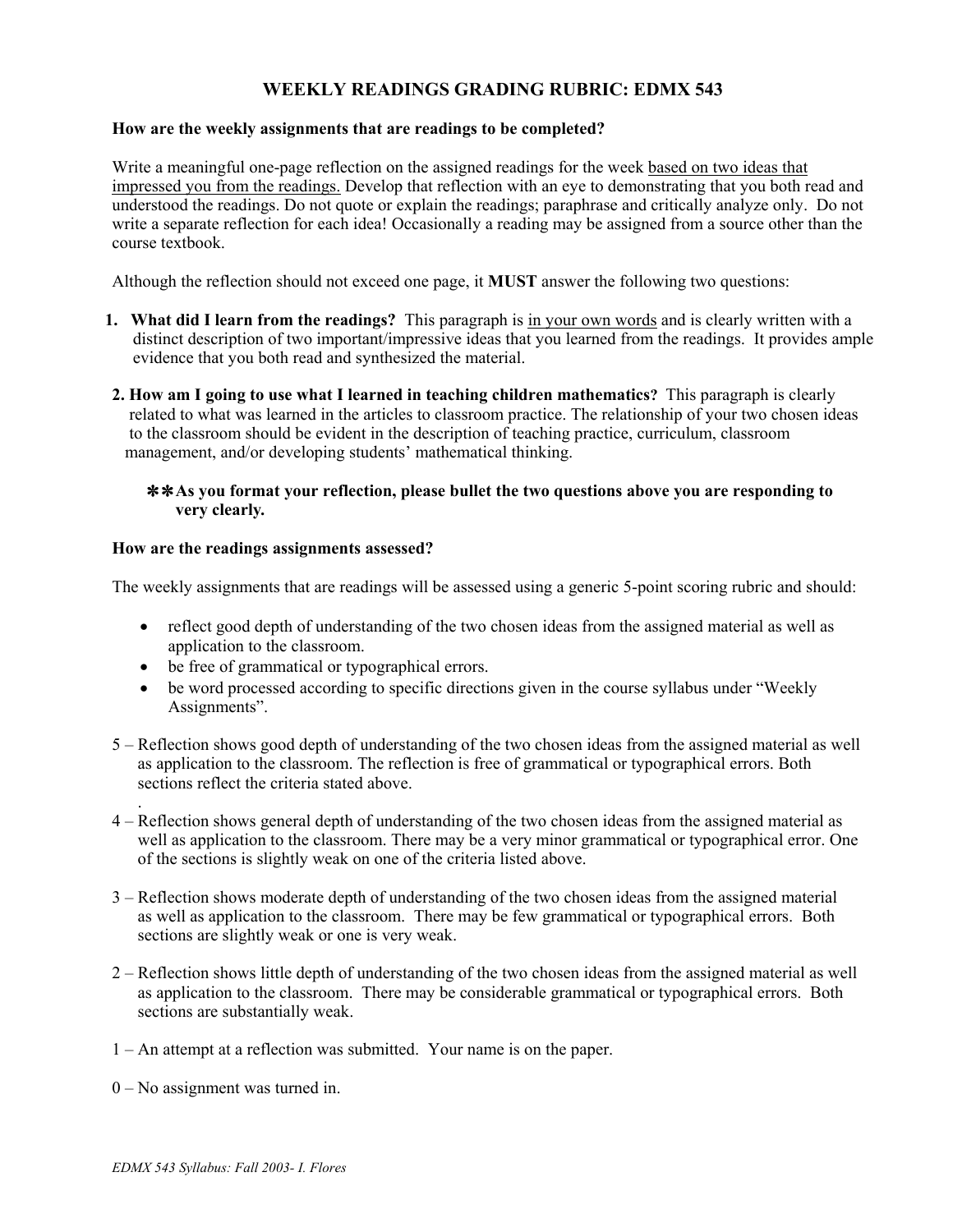#### **STUDENT INTERVIEWING GUIDLINES**  EDMX 543 – Fall 2003

These assignments are designed to give you an opportunity to focus on a single child's thinking about mathematics. It will also help you to improve your use of inquiry for assessment purposes and to better understand elementary level students with different understandings.

I recommend that you have a partner for interviewing. **One** partner would be especially helpful for note-taking and additional insights into the child's thinking. As a pair, you would interview one child. Each person would then be responsible for writing up his/her own follow-up reflection. Papers should be submitted together**, along with the student work** (no names on the work, please).

Interviews will be directed toward primary (K-2) or upper elementary (3-5) students. Therefore, if possible, students who are observing/student teaching in a K-2 classroom might want to pair with a student observing/ student teaching in a 3-5 classroom in order to be able to access students in these grade bands.

**Be aware that each interview option is grade band specific and your interviewee should be in that grade range. You will turn in a non-optional "Practice Interview" due September 22. The next two interviews are left to your choice from among seven mathematical content areas. By the end of the course, you should have turned in 3 interviews in all. Interviews are due according to a predetermined schedule attached to the syllabus.**

## **Prior to the interview**

- You should arrange with a teacher (or parent of a child you know) to interview one child for 20- 30 minutes in a quiet place outside of the classroom, if possible (or at his/her home).
- Ask the teacher (or parent) what manipulatives the child has experience using and see if it is possible to have these materials available during the interview. You will always want paper and pencil and the appropriate manipulatives for each interview. Be considerate of the type of manipulative you give the child for each interview. For example, you would not want to give the child marbles as the manipulative if the interview questions deal with "pizza". Or you would not want to give the child coins if the interview questions deal with sharing cookies. **Do not give food items such as gum, cookies or candy for manipulatives, as these may be distracting to the child as well as prohibited in his/her diet or culture. You can always, however, make construction paper cut-outs of these items if they are referred to in the interview questions. Be creative and discriminating about manipulatives for each interview!**
- Develop a list of questions you may want to use if the child is not forthcoming with a response. For example, if the child says, "I just knew it", you might respond with, "What did you think about first?" or, "If you were helping a friend, how would you explain what you did?"

## **During the interview**

Work with the child individually. Begin the interview by informing the child that you will be giving him/her a series of math problems to solve and that you are interested in his/her thinking process and in the strategies s/he uses to solve these problems. Tell the child that s/he can solve the problems in any way s/he wants. Introduce the child to the manipulatives available and inform him/her that s/he may use them if s/he wishes.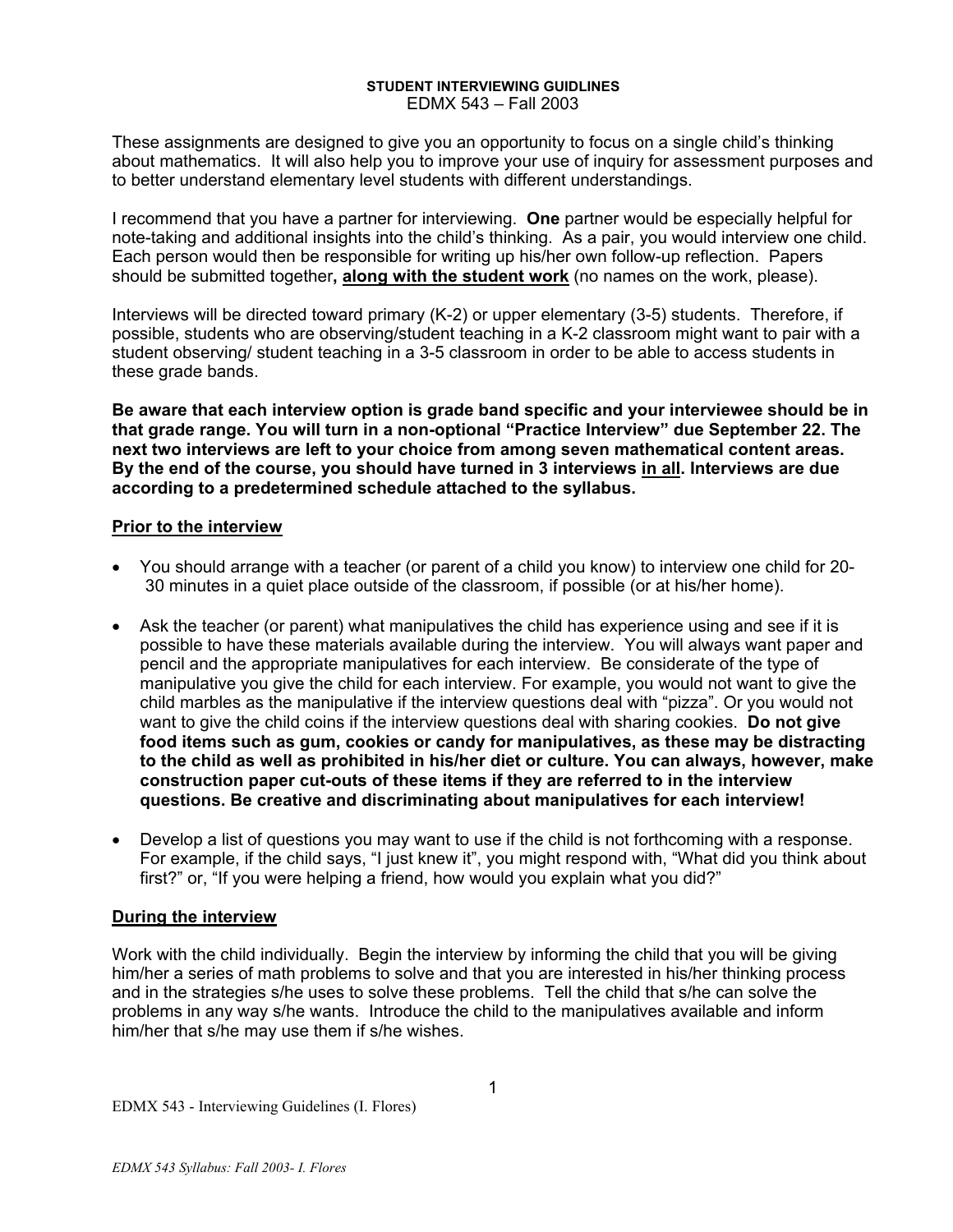You should provide the child with a written copy of each problem from the interviews you received in class--only give the child one written problem at a time (not the entire interview). Orally read each problem along with the child and provide him/her with sufficient time to complete each problem.

After the child answers each problem, you should ask a variety of probing questions that will help you to better understand the child's thinking and to assess his/her mathematical understanding. **You will want to note the questions you ask and the child's responses,** and it may be necessary to ask the child to wait while you are writing--it is OK to ask the child to wait. **You should not tape-record/video-tape the interview without parental permission.** 

## **During the interview, be sure to consider the following:**

- The best thing you can be is genuinely curious. Remember, the point of the interview is to discover how the child thinks--**NOT** to guide the child to the correct answer.
- Be careful to respond similarly to correct and incorrect answers. Be curious about all solution strategies-not just the ones leading to incorrect solutions.
- Your primary role is to listen. Make sure you allow enough "wait time"--children need time to think before answering.
- • **THE FOLLOWING STRATEGIES ARE RECOMMENDED TO PRESERVE THE DIGNITY OF THE LEARNER:** 
	- 1. Attempt to first find out if the child can solve a given problem on his/her own without support.
	- 2. If the child is having difficulty with a given problem, provide support such as saying "how might drawing a picture of this problem help you?" or "how might these manipulatives help you think through this problem?"
	- 3. If after providing support the child is still unable to solve the problem, it is very important to provide the child with a follow-up question that still relates but that the child will be able to solve. This might entail making the numbers in the problem smaller or more manageable.

These strategies also provide you with determining if the child can solve the problem on his/her own, with support, or not at all, and the child still feels good about his/her ability.

If you end an interview early for any reason, be sure to discuss your reasoning in your write-up.

## **After the interview**

You (and your partner) should each write a reflection (with line spacing of 1.5,11-font, and no more than two pages in length) that includes a clear discussion on **each** of the two bulleted points under the "Grading" section that follows.

## **NOTE: PLEASE ANSWER THESE QUESTIONS THOROUGHLY!! FULL CREDIT WILL NOT BE GIVEN UNLESS BOTH QUESTIONS ARE ADDRESSED!!**

EDMX 543 - Interviewing Guidelines (I. Flores)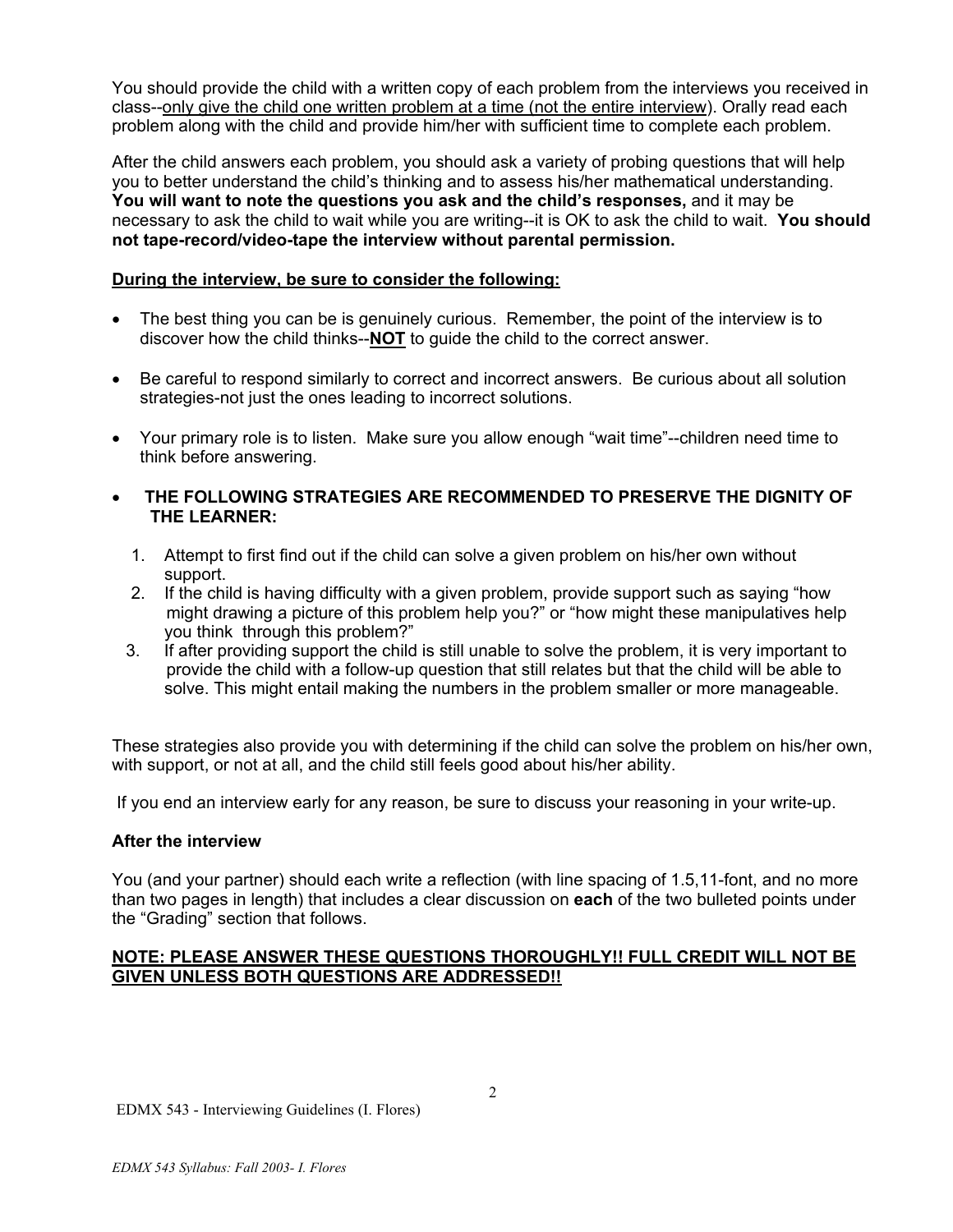# **Grading:**

Each interview will be graded according to a 5-point scoring rubric. **The grading rubric will detail and describe the grading criteria and levels 0 - 5**. Specifically, I will be looking for nicely written papers that clearly and specifically express what you learned about:

- What specifically did you learn about this child's mathematical understanding? Here you will want to make claims about the mathematics your student understands or doesn't understand. I am looking for more of an explanation than just your student could or couldn't solve a particular problem. You should briefly explain what the child said and did for each interview question.
- What specifically might you do for this child if you were his/her teacher? Here you might want to include discussions about such issues as curriculum, instructional strategies, etc. You **must give at least 2 examples of problems or tasks you would give this child as a follow-up to your assessment of this child's current level of mathematical understanding in relation to the interview questions.** For example, it is not enough to say that you would give your interviewee more fraction word problems, or would add manipulatives to this child's mathematical activities. Write out specific fraction word problems and the specific manipulative(s) you would use and in what context you would use them if these are your recommendations for your interviewee.

**\*NOTE:** When you turn in your write-up, you should also **include the child's written work** (if it exists) with the child's name removed. If it does not exist, please explain why. For all interviews, submit your reflection together with your partner's reflection and the child's work. Paper-clip (do not staple) this packet together.

**\*\*Interviews are due the class session that relates to the given content area in the interview (refer to syllabus).** 

**\*\*\*Please see me if you need clarification on any aspect of the interview assignments.**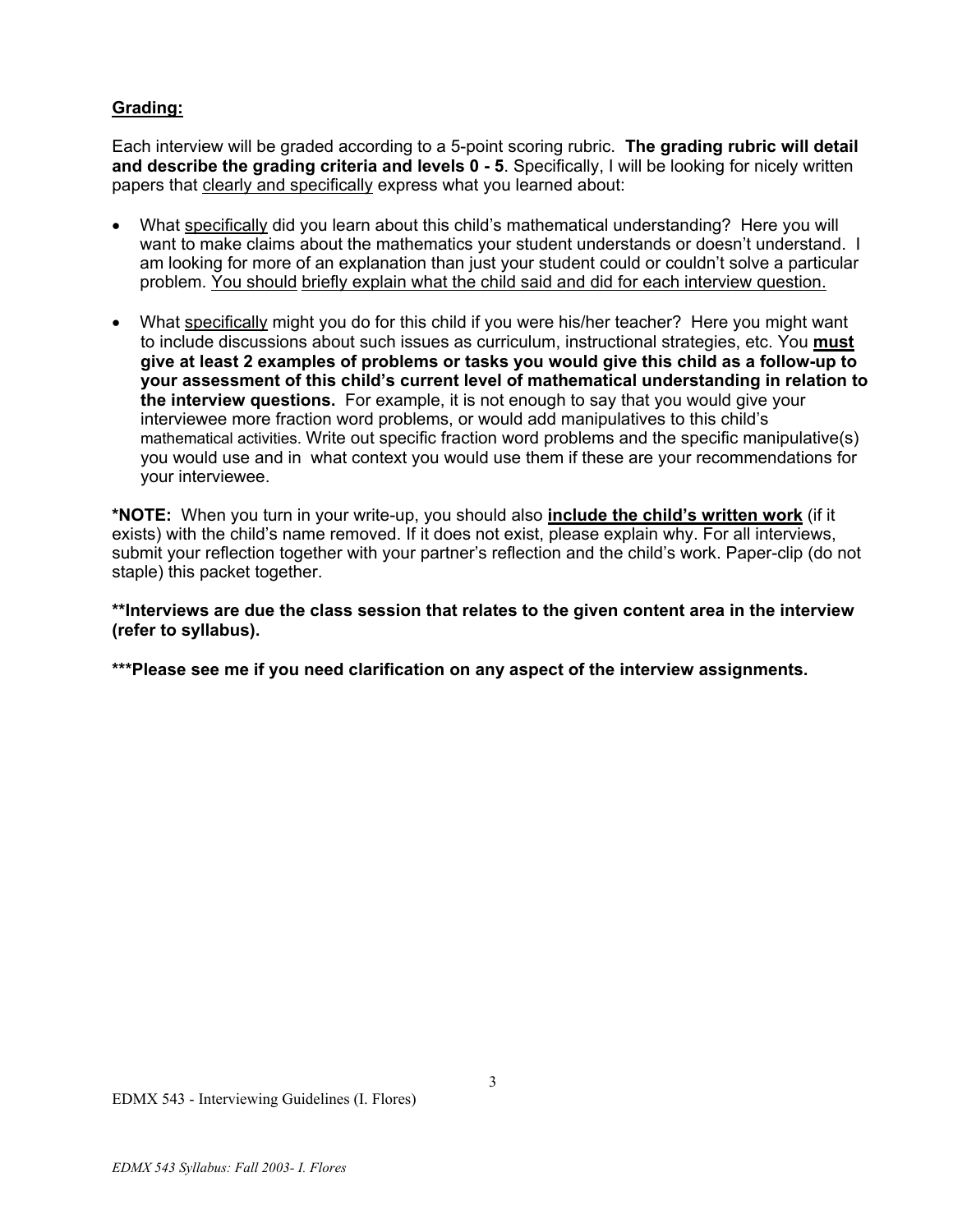## **CLASSROOM PRESENTATION GUIDELINES:** EDMX 543 (Spring 2003)

#### Purpose

The purpose of this activity is to assess your ability to create and teach a **reform-minded** mathematics lesson designed for a stated grade or grade-level span, e.g. K-2, 3-4, etc. (your choice). That is, students will participate in the design, construction, and presentation of a **reform-minded mathematical activity** which focuses on **children's mathematical thinking**. In class we will collectively determine some of the key elements to reform-minded teaching methods which enhance children's mathematical thinking. **For this assignment, your goal should be to merge theory and practice in order to enable students to understand a mathematical topic and make connections among ideas related to this topic. In addition, your activity should promote student engagement, curiosity, flexibility, and persistence in solving mathematical problems.** 

Goals related to your participation in this activity include learning how to distinguish reform-minded lessons from traditional approaches, becoming acquainted with resources to support your teaching of mathematics and where to access those resources, and exploring the decision-making teachers experience when developing lessons for their students. You will be provided with an opportunity to practice teaching mathematics while you are learning about reform-minded mathematics in class. In addition, you will receive copies of your peers' lessons in an effort to begin a mathematics resource file.

## **Who?**

Students will work in small groups of approximately three individuals on a particular mathematical topic (options for topics and group member decisions will be determined in class Session #2).

Select a group you can easily meet with after/before class. It is often desirable to select people who bring different talents to a group. Sometimes it is necessary to determine who lives close to you, as you may decide that on occasion it is best to get together other than at the CSUSM campus. These suggestions may help your group in dividing the work equitably as well as take advantage of group members' expertise.

## **Plan of Action:**

When planning your activity, you should try to be **CREATIVE** while effectively incorporating the key components of the reform ideas into the activity. Your group should consider creating an integrated lesson that incorporates another content area such as language arts, social studies, science, etc. This integrated approach to teaching is very effective both in terms of student learning and classroom time considerations. **Warning:** Be careful not to lose sight of the mathematical issues in your fun activity!

#### Your group should:

- Decide on a specific mathematical objective you want your students to learn. You must create a **unique activity** on which to base your lesson plan. It should not be taken directly from a textbook or any other elementary mathematics resource. **It should be the group's original creation and design.**
- Find an equitable way to divide up the work load so that everyone participates fully in the design and implementation of your activity. At the conclusion of your activity, you will each be asked to evaluate each group member's participation and contribution. In addition, your peers may assess your activity and make recommendations and comments on a scoring template.

1

#### EDMX 543 - Lesson Presentation Guidelines (I. Flores)

*EDMX 543 Syllabus: Fall 2003- I. Flores*  • Be certain that your activity does not lose sight of your mathematical objective. Continually ask,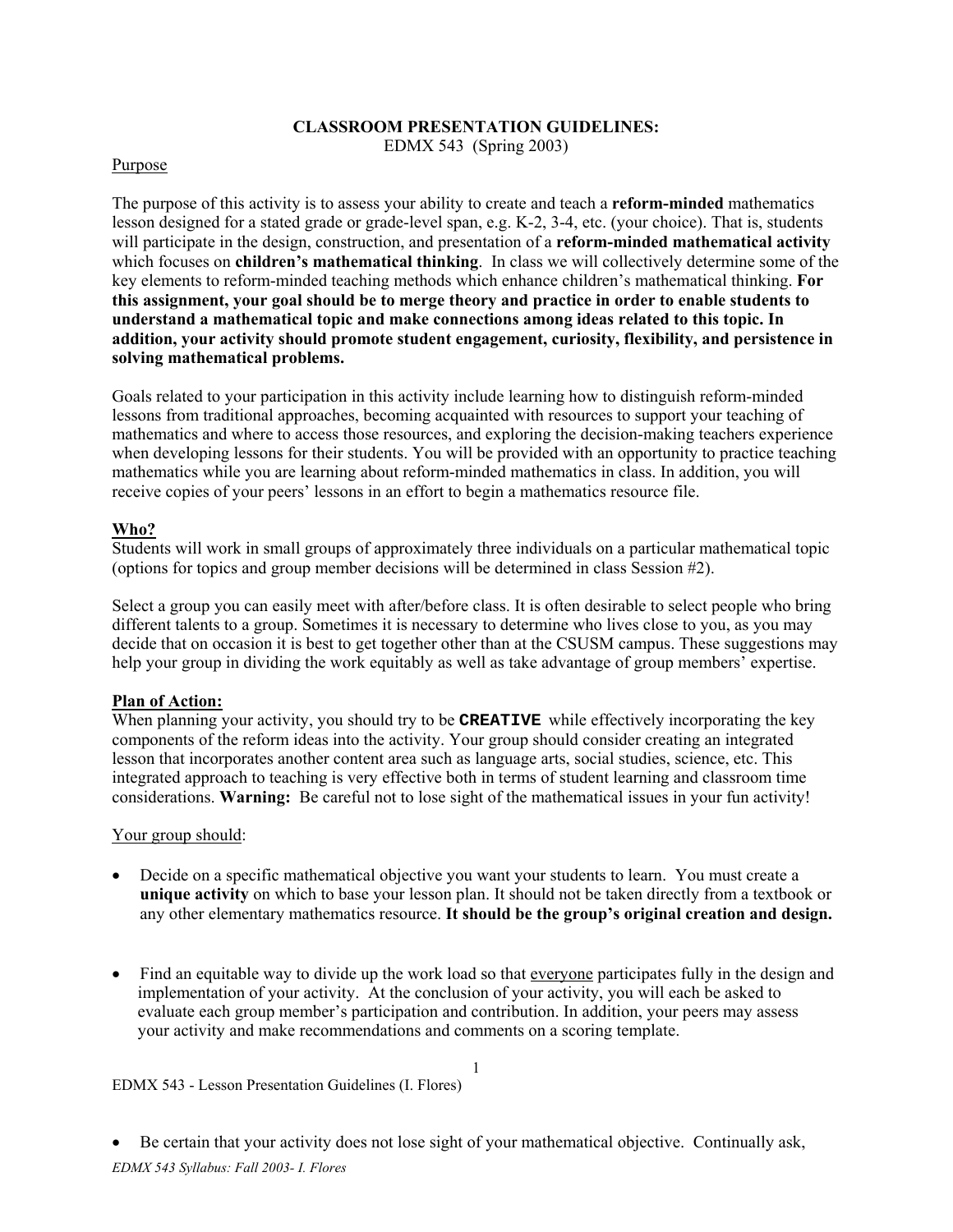"What will all students be able to learn from this activity?" The answer to this question should be in alignment with your objective.

- Make certain that your lesson is in concert with *The California Mathematics Content Standards* document. (You certainly need to make good use of this document when you design you lessons. As future educators, all your mathematics lessons **must** always align with these standards.)
- Meet with me at least two weeks prior to the date of your presentation (this is not to say that you can only meet once!). **Your group must decide on and set a date to meet with me for this purpose. This meeting can be either after class or during my office hours or by appointment.** One of the primary purposes of this meeting is to provide me with an opportunity to work with each of you on a more individual basis so that I can help you learn to design effective mathematical activities. Consulting with me in advance gives your group an advantage in knowing you are on the right path. Please feel free to discuss ideas with me at any time (I will be happy to provide you with ideas/suggestions after your have thought about the ideas on your own). I will expect you to have prepared ideas for your presentation and to show me some of the resources you have identified for your lesson plan packet during this meeting.
- Prepare and rehearse to feel comfortable teaching your lesson in advance so that you might modify your presentation based on what you learn from rehearsal. You should always keep in mind that your **lesson should be grade appropriate**. Furthermore, you will want to practice your activity with others so that you know how long the lesson will take. Since your audience (your peers) are often pre-occupied, stressed out and tired, you should make sure that your anticipatory set or introductory motivator is very good.

## **ABOUT INSTRUCTIONAL RESOURCES FOR YOUR LESSON TOPIC… (worth 20%)**

- ¾ **Investigate what information is available that relates to your topic. You are required to compile a thorough, effective list of such resources to demonstrate evidence that you are able to provide students with access to a balanced and comprehensive mathematics curriculum**. **A balanced program of mathematics instruction consists of interrelated components that promote and enhance student learning and understanding: conceptual understanding of the logic and structure of mathematics, problem-solving skills in mathematics, and computational and procedural mathematical skills. A balanced mathematics curriculum also purports to interrelate ideas and information within and across mathematics and other subject area.**
- $\triangleright$  For example, you might begin by investigating what the National Council of Teachers of Mathematics (NCTM) *Teaching Children Mathematics* or *Arithmetic Teacher* journals can offer in the way of providing you with suggestions. The CSUSM library carries *Teaching Children Mathematics* (look under the "mathematics" section of the journals rather than education). The NCTM also has numerous publications and resources that would be helpful to you as you design your activity. **Be certain to seek out other mathematics education journals that would be relevant to your assignment.** You are also **required** do a thorough search on the **Internet** to locate other resources, including but not limited to, elementary mathematics journal articles related to your topic.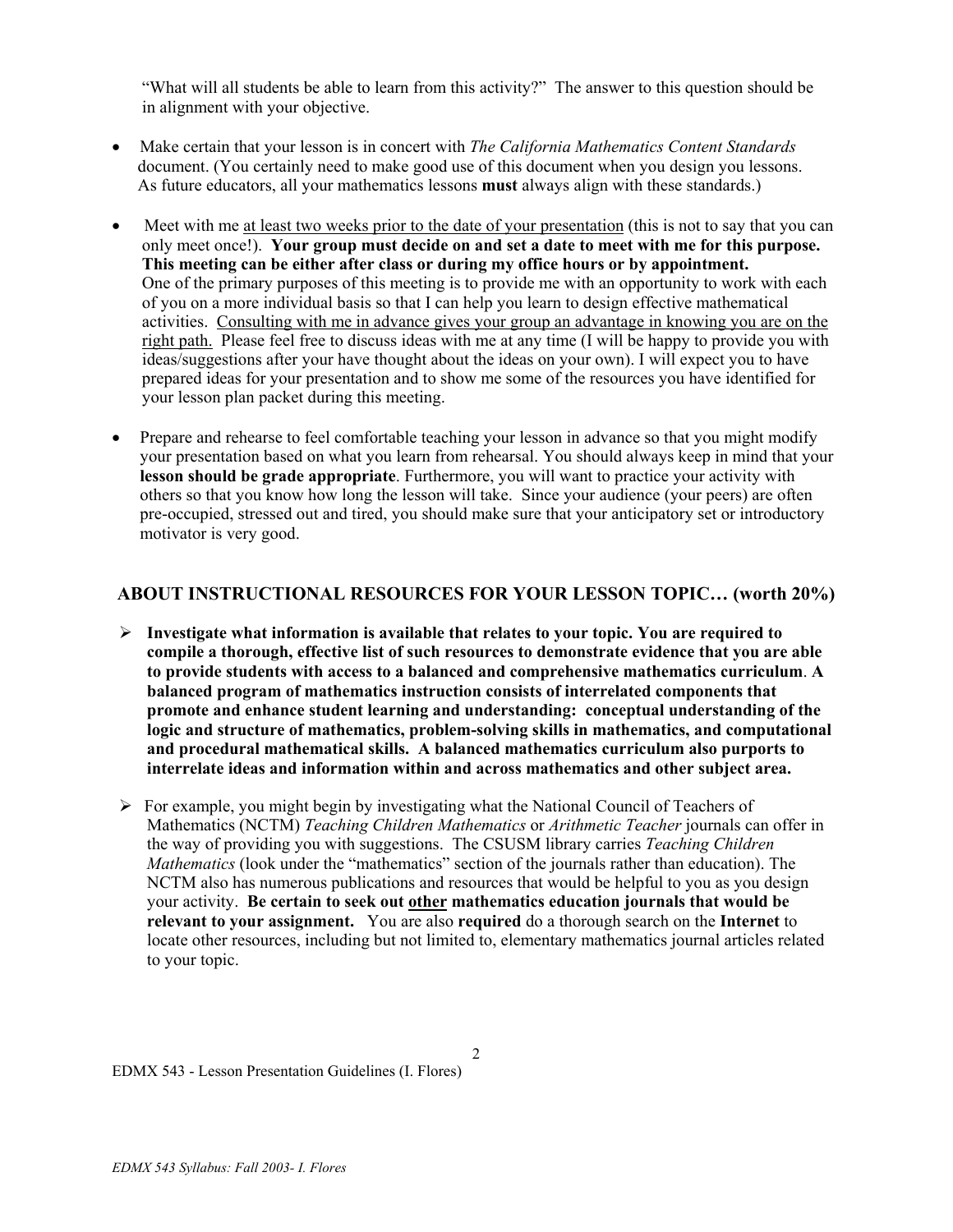- ¾ **Technology resources that may facilitate the teaching and learning process are also to be researched and analyzed.** These include but are not limited to relevant software, multimedia, computer-assisted instruction, and productivity and presentation tools. You may want to consult with your master teacher for ideas regarding technologies that would add value to teaching your elementary mathematics lesson.
- ¾ You will learn about and begin to use appropriate computer-based technology to facilitate the teaching and learning process. Your goal as a professional educator is to consider the content you will teach and be able to select the appropriate technological resources to support and enhance learning for **all** students in relation to their prior experiences and level of academic accomplishment.
- ¾ **Children's literature** relating to mathematical ideas is very abundant and may be accessed in libraries, teacher supply store, bookstores, and on-line (Amazon.com, etacuisenaire.com, mathsolutions.com, e.g.). Don't forget your master teacher! Your resources page should list several examples of children's literature related to your topic.
- ¾ **Teacher reference books and support materials** include mathematics textbooks and other books relating to elementary mathematics content areas. An example is *Navigating Through Geometry in Grades 3-5* by M. K. Gavin et al (NCTM).
- ¾ Critically and carefully analyze **any and all resources** accessed, including those from the Internet. Keep in mind that you want to align your lesson with reform-minded mathematics methods and resources which reflect those attributes of effective teaching and learning as discussed in class.
- $\triangleright$  Other sources to gather ideas from: the San Diego County Office of Education, teacher supply stores, and of course, your master teacher.

## **ABOUT YOUR PRESENTATION DAY…(WORTH 15%)**

- Each group will present their activity to the class which should last no more than 40 minutes including closure.Each group member should have some role in the presentation.
- On the day of your presentation, your group will need to turn in one nicely prepared document which will include the lesson plan for your activity. Your lesson plan packet must include a separate **"RESOURCES" page(s)** consisting of all teacher support materials, children's literature, journal articles, software, multimedia, etc., that relate to your topic. **These must be in bibliographic citation format**: author, date, title, city, and publisher. If citing journal articles, also include journal title, volume, journal article title, author, and page numbers.
	- 1. Teacher support materials/reference books
	- 2. Children's literature
	- 3. Relevant journal or research-related articles
	- 4. Annotated WWW sites which you used or which would be of interest to your peers
	- 5. Children's mathematical software and/or support technologies
	- 6. Manipulatives or learning tools (if possible) that you could identify and recommend to your peers as useful in enhancing the content area and concepts presented in your lesson.

EDMX 543 - Lesson Presentation Guidelines (I. Flores)

• Include any useful information that you found when researching your topic so that your colleagues can learn from your work ( Do not include duplicated pages from teacher workbooks; rather, provide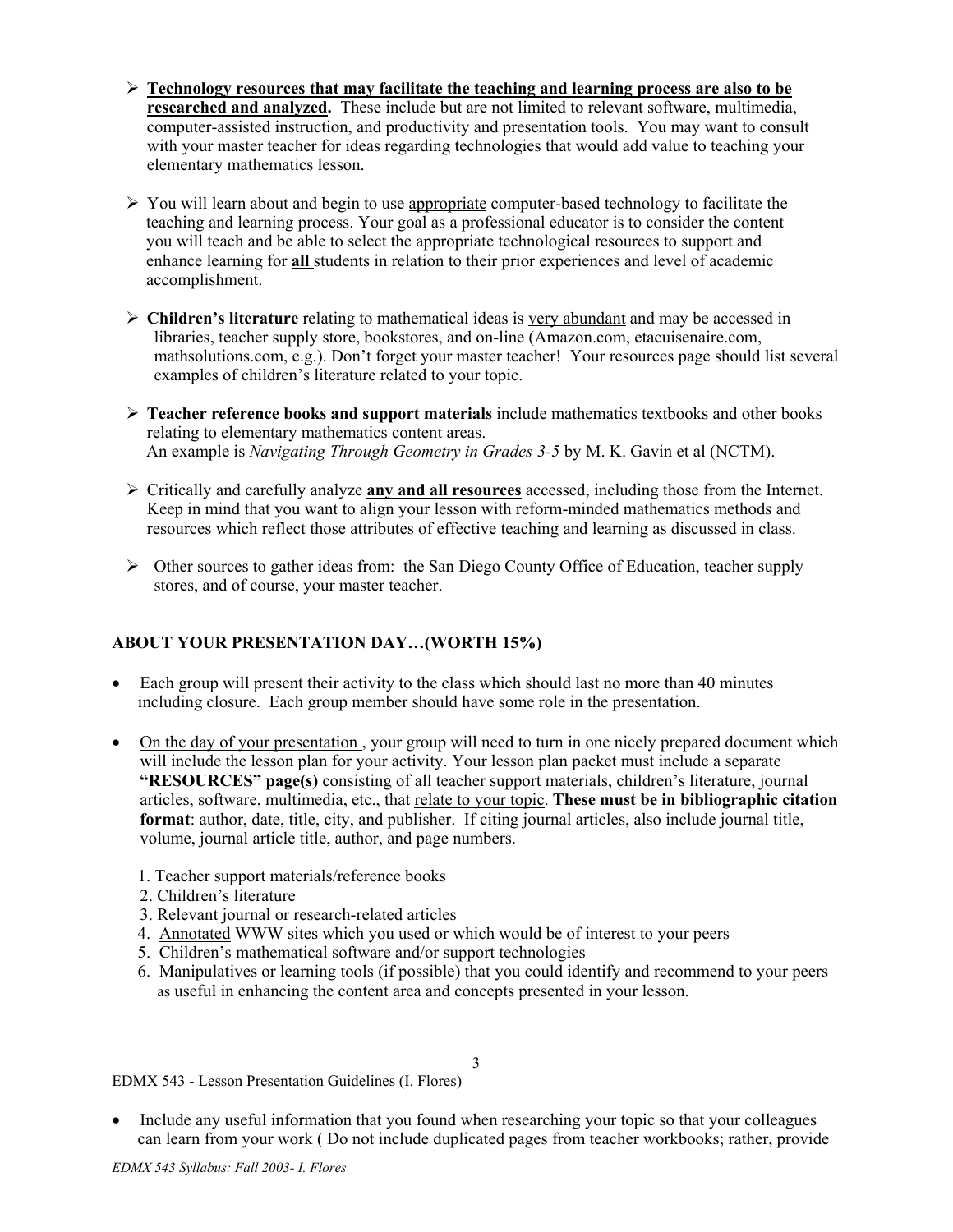citations). If each group prepares a packet of materials that is filled with important information, and we share that information in class, then you will each have a wealth of information on some of the important mathematical topics for use when you teach! Your support materials must be complete enough to support replication of the lesson you present.

## **Grades:**

In this assignment, which will be worth 35% of the total grade for the course, I am as interested in the process your group goes through as much as the final product. I really want this to be an opportunity for you to learn and grapple with such things as where to go for mathematics resources, how to prepare lesson plans and what to consider when writing a lesson plan, the challenges of teaching your mathematics lesson, etc**. The 5-point grading rubric for this assignment will be based on the degree that the following criteria are met:** 

- 1. Your lesson plan and activity should reflect reform-minded teaching and learning methods whereby **all** children learn mathematical concepts and procedures with understanding, and reflect and communicate their knowledge as they engage in interesting and problematic tasks. In addition, your lesson must adhere to The California Mathematics Content Standards. The California standards addressed by your lesson plan and activity should be listed by number and annotation in your lesson plan.
- 2. A complete, detailed, informative lesson plan packet which should specify grade level, content area, state specific goals, learning objectives, time frame, materials used, activity procedures, provide for closure or debriefing, and assessment methods. In addition, all resource components must be included as discussed above.
- 3. **The lesson plan should follow SDAIE methods of instruction, including accommodation for cultural and linguistic diversity (second language learners) as well as special needs learners (learning and physically challenged students as well as GATE students). You lesson plan should provide for differentiated teaching strategies to meet the mathematical needs of special populations.**
- 4. A clear presentation of the lesson plan that **focuses on children's mathematical thinking**  wherein they can build new mathematical knowledge through problem solving, provide rationales for their solutions, make connections among and between mathematical ideas, and eventually are able to apply and generalize what they have learned to new situations.
- 5. A plan for student assessment/evaluation must be included in your activity and lesson plan. Be specific as to how you will determine that each student has "arrived" to his/her intended destination- your goals and objectives for them in the lesson. You should also include formative (ongoing) assessment during your activity/lesson. Therefore, both formative and summative assessment methods must be included in your activity and lesson plan.

**Your lesson should be creative and unique, should make good use of what we know about how students think (within the context of your chosen topic), is grade appropriate, is well thought out and prepared, is sensitive to the needs of** all **students, and reflects reformminded teaching methods. This is a time for you to try things out and to make mistakes in the execution of your lesson plan activity. Your classmates may provide you with feedback for your information only.** 

\*\* YOUR PRESENTATION IS DUE THE DATE THAT THE INTERVIEW FOR THAT TOPIC IS DUE (REFER TO SYLLABUS)

EDMX 543 - Lesson Presentation Guidelines

**Lesson Presentation Scoring Template EDMX 543**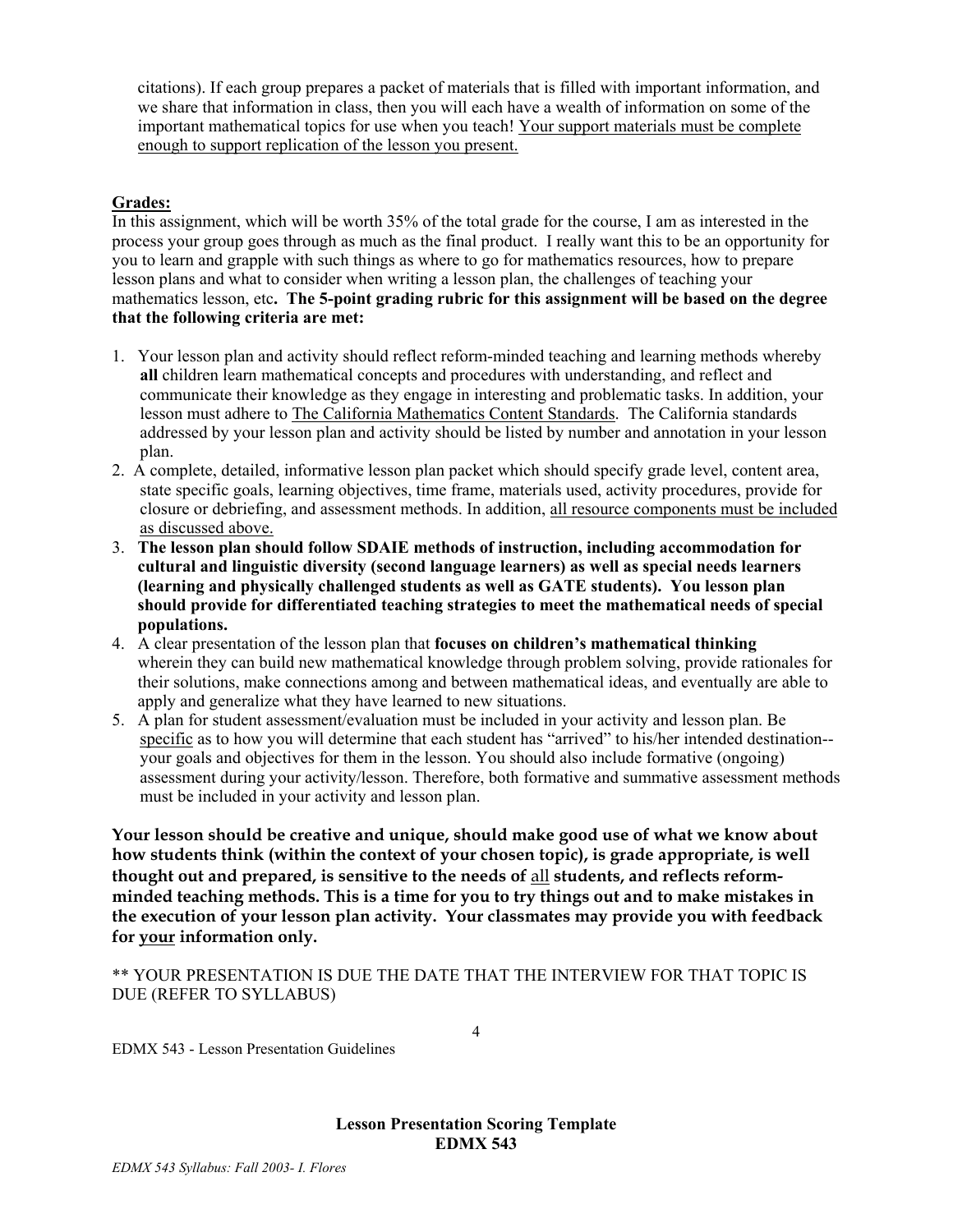## **NOTE: See assignment sheet for details**

**Presenters:** 

**Date: Grade:** 

**Start Time: End Time:** 

**General Comments** 

# **Scoring Rubric**

| <b>Score</b> |    | <b>Scoring Element</b>                                                         |
|--------------|----|--------------------------------------------------------------------------------|
|              | А. | <b>Mathematics Reform in Alignment with CA Mathematics Content Standards -</b> |
|              | В. | <b>Support Materials and Lesson Plan -</b>                                     |
|              |    | Diversity -                                                                    |
|              | D. | <b>Student Thinking -</b>                                                      |
|              |    | Assessment –                                                                   |

## **Document Check**

- **1. Lesson Plan**
- **2. Resources** 
	- **a) Children's Literature**
	- **b Journal/Research Articles**
	- **c) Teacher Reference Books and Support Materials**
	- **d) Annotated Web sites**
	- **e) Support Technologies**

## **Commendations/Recommendations**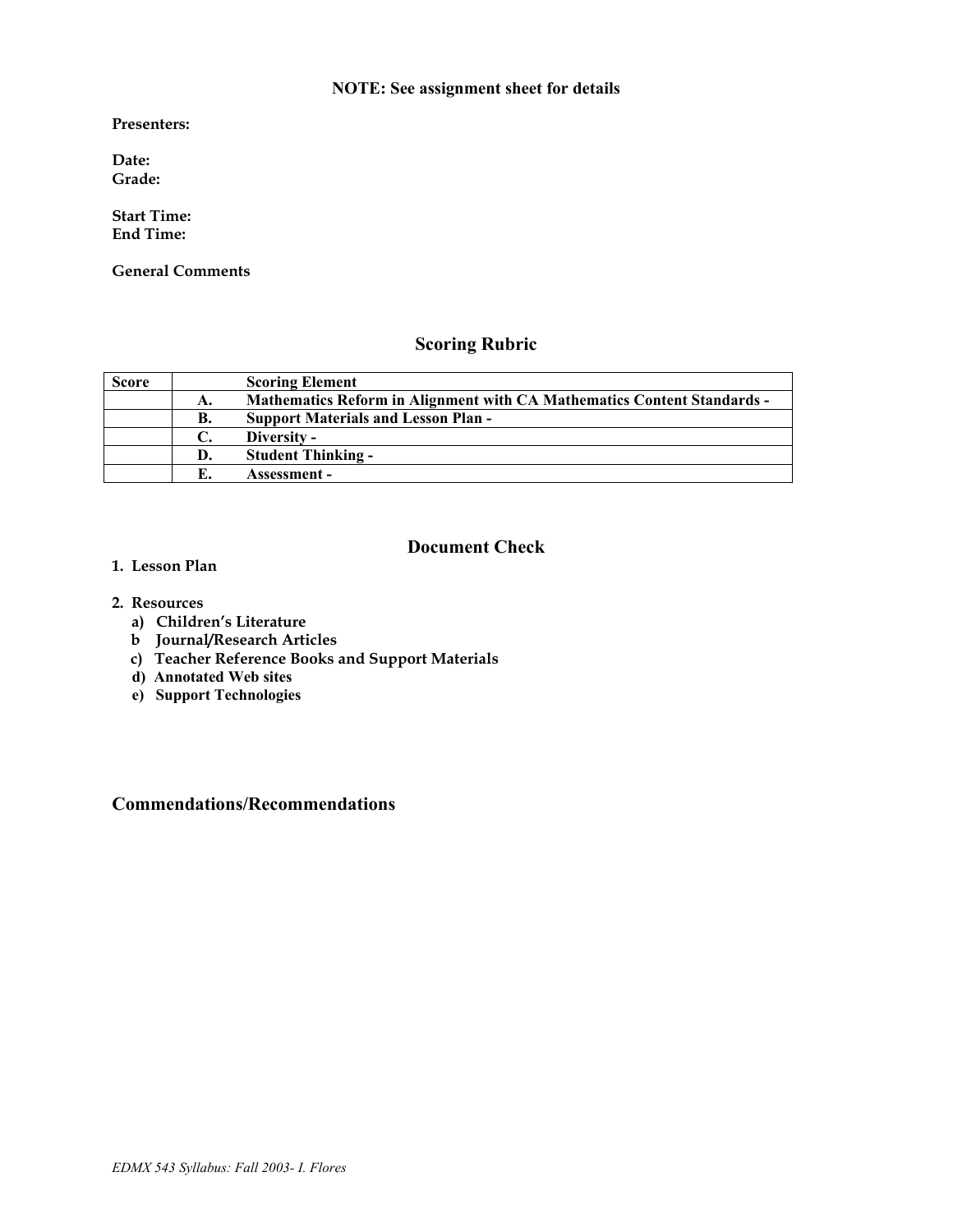# **CURRICULUM ASSIGNMENT (Due in class no later than October 22, 2003)**  EDMX 543 (Fall 2003)

## **Purpose**

This assignment should reflect and weave what you have learned in this course during the semester regarding mathematics standards, reform-minded mathematics ideas, as well as constructivist teaching and learning methods which enhance how children think and problem solve within a mathematical context.

This assignment is designed to give you an opportunity to closely examine a mathematics curriculum currently being used in schools. As an educator, you must closely examine the curriculum from which you teach in order to determine if it aligns with state standards as well as to follow the development of mathematics content and processes for the given grade you are teaching. In addition, you will most likely in the future participate in school curriculum committees for the analysis and subsequent selection of curricula which are, it is hoped, coherent, focused on important mathematics, and well articulated across the grades.

## **What?**

- You will select the mathematics curriculum (textbook or program) that is currently being used in the elementary classroom in which you are currently observing.
- $\Box$  You will be required to turn in the name of the curriculum, the grade level, the school and school district in which it is being used by the end of the third week of school.
- You will specifically analyze and report on a **unit** (e.g., the geometry unit, or the fractions unit, or the measurement unit) within the curriculum that you have chosen to analyze. Examine/analyze the entire textbook/curriculum/program holistically as the framework for the **unit**. Your analysis of the **unit** should reflect the characteristics of the entire curriculum in general.
- $\Box$  You will be required to write a 6-7 page paper (7 max. and 1.5 line spacing) focused on your analysis of the **unit**. Your paper must clearly state the curriculum title, the grade level, and the **unit** at the top of the paper. **Failure to focus your analysis on a specific unit will result in a low grade.**

### **Following are some key questions to consider as you begin your analysis of the curriculum. These questions are to help you focus your analysis, and are inclusive but not exhaustive! The 5 main points for discussion are under the heading, "Grading".**

- Is this curriculum compatible with the California Mathematics Content Standards?
- <sup>8→</sup> Does this curriculum develop students' procedural knowledge, conceptual knowledge, or does it provide a "bridge" between the two?
- $\leftrightarrow$  What are the greatest strengths and weaknesses of this curriculum?
- $\rightarrow$  What concerns do you have about this curriculum?
- $\rightarrow$  What kind of instructional practices are encouraged?
- $\rightarrow$  Does this curriculum focus on children's mathematical thinking?
- $\leftrightarrow$  How does this curriculum accommodate cultural and linguistic diversity as well as special needs students (learning and physically challenged students as well as GATE students)?
- $\rightarrow$  Does the unit have any mathematical connections (or no connections) to previous and to subsequent units in the textbook you have chosen to analyze?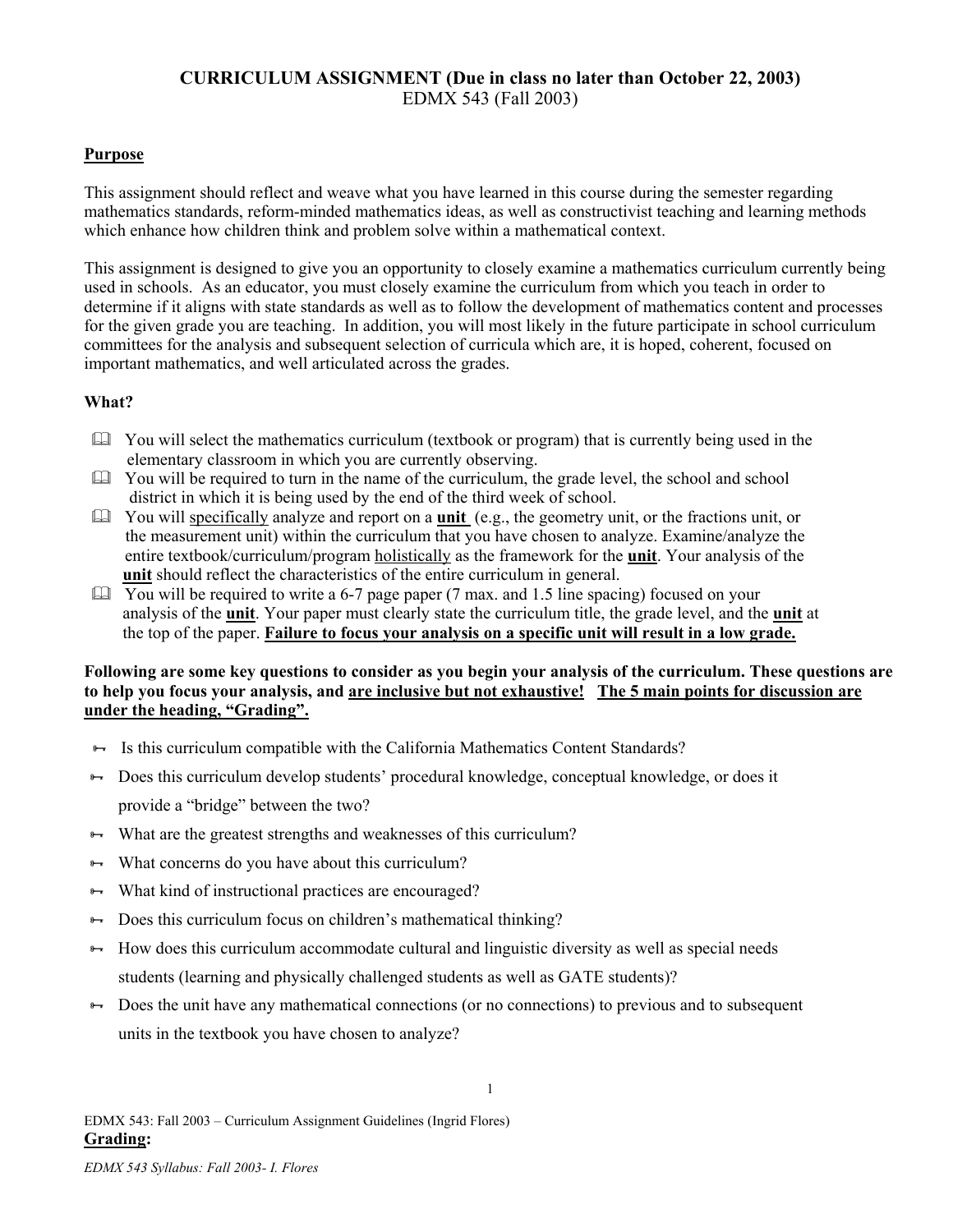This assignment will be graded on a 5-point rubric and is worth 20% of the total grade for the course. I will be looking for papers that are insightful and deep, thorough, and nicely written. I am particularly interested in your personal analysis of the curriculum based on what you learned from class this semester in regards to what constitutes effective teaching for all learners. **Be specific and give examples to support all discussion points.** 

**The grading rubric for this assignment will be based on the degree that the following five criteria are met in your discussion/analysis. You MUST address ALL points for discussion in each criteria. Even if the criteria are not present in your curriculum, in the last point (#5), you should discuss how you intend to alter, correct, and remediate the omissions in order to make strong connections between important mathematical concepts and procedures. Please be sure to clearly bullet and identify in your paper each of the 5 main points for discussion, Failure to do so will result in a low grade for this assignment.**

## **1. The compatibility/incompatibility of this curriculum with California Mathematics Content Standards.**

 You must state **ALL** California Mathematics Content Standards that are addressed and met in the unit. These must be stated by number and annotation. The standards in your discussion should be ALL California Mathematics Content Standards that are addressed, not only the content standards specifically indicated in the unit. Your discussion must address **how** the standards are met and implemented in the unit activities. This means giving specific and clear examples of how EACH of the standards is implemented. That is, for each standard listed, give at least one example of an activity or task that reflects that standard. If the standards are not listed in the curriculum unit, list and annotate the standards that would be met for the mathematical content contained in the unit. Be sure to give specific examples of activities or tasks that reflect each standard.

## **2**. **Instructional practices of the curriculum unit in general, including how cultural, linguistic, and special needs are addressed to create an inclusive classroom**.

 This section deals with how the curriculum influences and dictates classroom procedures and student behavior. **Prompts**: the roles of the teacher and students; clearly stated learning objectives; how lessons are structured; how manipulatives and other concrete learning tools are used; classroom norms; how active learning vs. passive learning is implemented; child-centered vs. teacher- centered practices; the inclusion of alternative teaching and learning methods; the integration of other content areas to the unit mathematics content; connections of unit concepts to previous and subsequent unit concepts; vocabulary development; the type of SDAIE methods used; how students with disabilities are accommodated; the use of differentiated design of lessons to accommodate all learning abilities and styles; the use of home and parent connections; the types of student grouping configurations used in unit activities; the use of math activity centers or other physical learning configurations; if and how math is used to start the school day; connections of unit activities to students'everyday life experiences (for example, how is "school math" tied to "outside of school math"?).

These discussion points are intended to be inclusive but not exhaustive.

## **3. The extent to which the curriculum unit focuses on children's mathematical thinking.**

 This section should reflect the focus of this course based on what you have learned in the readings, class activities, and in class discussions: relational understanding and constructivist learning should be emphasized through a diversity of concrete and multi-sensory experiences. How does this curriculum (unit) give children opportunities to make mathematical connections, extend and apply their mathematical knowledge, reflect about their mathematical experiences, articulate mathematical ideas they know, and identify with their mathematical knowledge? How is prior knowledge activated? How are classroom mathematical ideas connected to real world experiences? It is not enough to say that these ideas exist in the unit. You should give clear, specific examples of how they are met to provide ample evidence that you recognize the essential aspects of a constructivist classroom**.**  These discussion points are intended to be inclusive but not exhaustive.

2

EDMX 543: Fall 2003 – Curriculum Assignment Guidelines (Ingrid Flores)

## **4. The assessment methods/components of the curriculum unit.**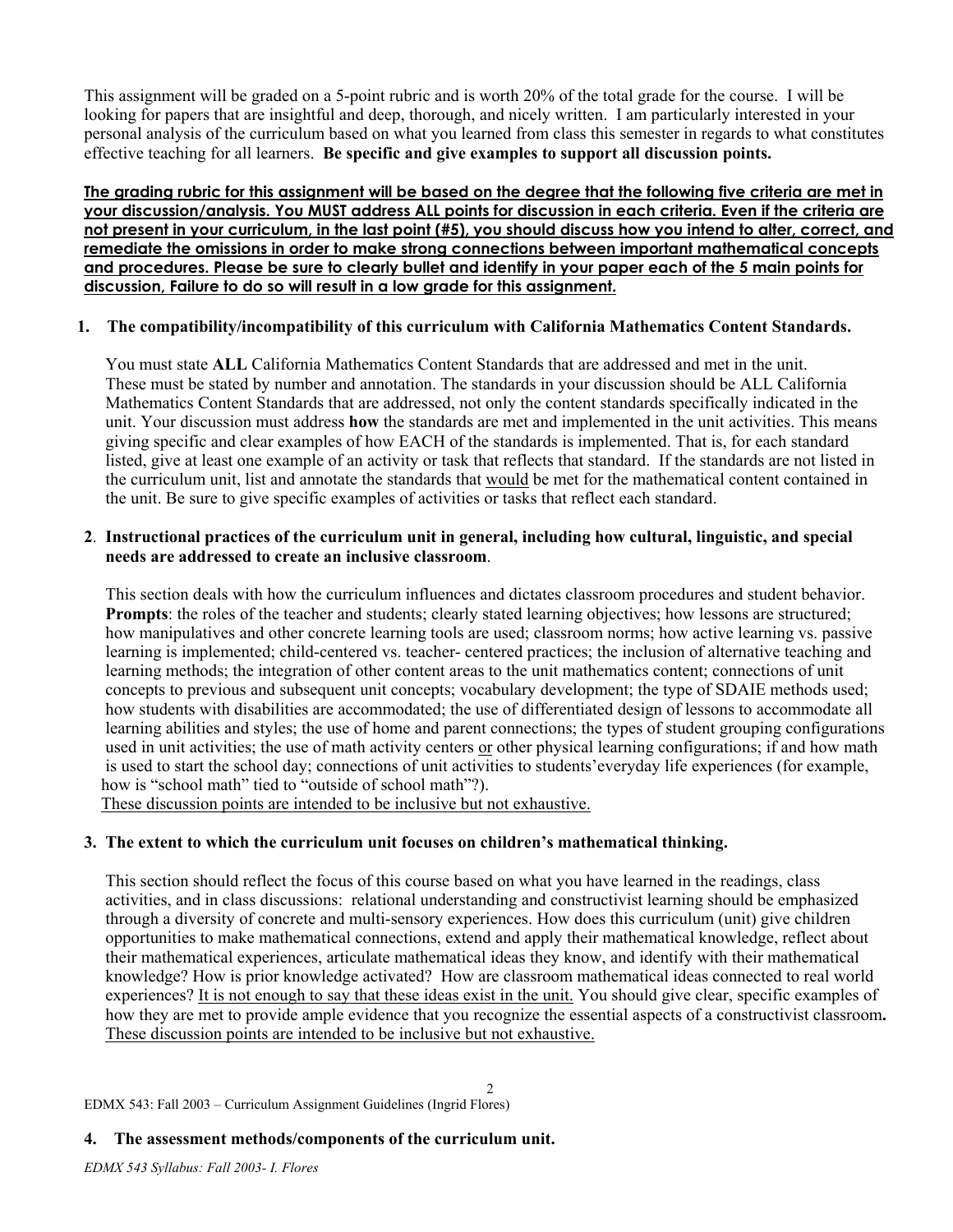You must list the types of assessment methods used in the unit and give specific examples of these methods. Some curricula employ several types of assessments, while others do not. Remember to include both formative (on-going) as well as summative (formal) assessment methods. Assessments are used, among other purposes, for student journal entries, to evaluate performance tasks, to determine prior knowledge, for test preparation (review), to assess and monitor daily progress, for student self-assessment, for completing open-ended tasks, to evaluate how well learning objectives have been met by the student, to evaluate teaching effectiveness, and to include in student portfolios. Be certain to give clear, specific examples for each type of assessment contained in the unit. These discussion points are intended to be inclusive but not exhaustive.

### **5. Discussion of the overall strengths and weaknesses of the curriculum (unit) and recommendations.**

 Based on your development of the previous four criteria/discussion points, this section will address your overall opinion of the strengths and weaknesses of the curriculum (unit). This section will contain specific suggestions for the remediation and/or supplementation of those areas which are lacking in any significant degree. *You should couch your discussion in relation to what extent this curriculum:*

a) aligns with the California Mathematics Content Standards,

 **If the unit is lacking any California Mathematics Content Standards alignment, list those standards, and give clear, specific examples of activities that would align with those standards. In other words, how would you supplement this unit so that the standards that must be addressed by the mathematical content in the unit are properly reflected in the activities?** 

b) promotes instructional practices that support inclusive teaching and learning

 **If the curriculum is lacking any of the areas listed in this discussion point, you are to suggest how these areas could be defined and implemented. Give clear, specific examples for each area that is lacking. It is not enough to say that they are lacking, because as a teacher in a California public school, you will have to determine to what extent these areas are addressed and make alterations accordingly.** 

- c) encourages children's mathematical thinking **If children's mathematical thinking is not emphasized in the curriculum or is not emphasized to any significant degree, then you should discuss how you would alter, modify, or deliver the mathematical content in the unit so that it does place emphasis on constructivist learning and relational understanding.**
- d) reflects good assessment methods to effectively assess and evaluate student thinking and achievement **If the assessment components are not nearly inclusive of those listed under this discussion point, then discuss how you would provide assessment methods to be able to adequately evaluate student learning. Be sure to provide specific examples for each type of assessment method/category.**

**NOTE!!!** If you find that you have identified both strengths and weaknesses (or only strengths) in this curriculum (unit), then your discussion under each criteria should reflect those strengths and weaknesses (or only strengths as the case may be).

3

## **Reminders:**

- **Don't forget to specify and focus on a curricular unit.**
- **Please CLEARLY bullet all five points for discussion.**
- **Include in your discussion all points under each criteria.**
- **Provide clear, specific examples to support your statements at all times!!!**
- **Please see me if you need further clarification for this assignment.**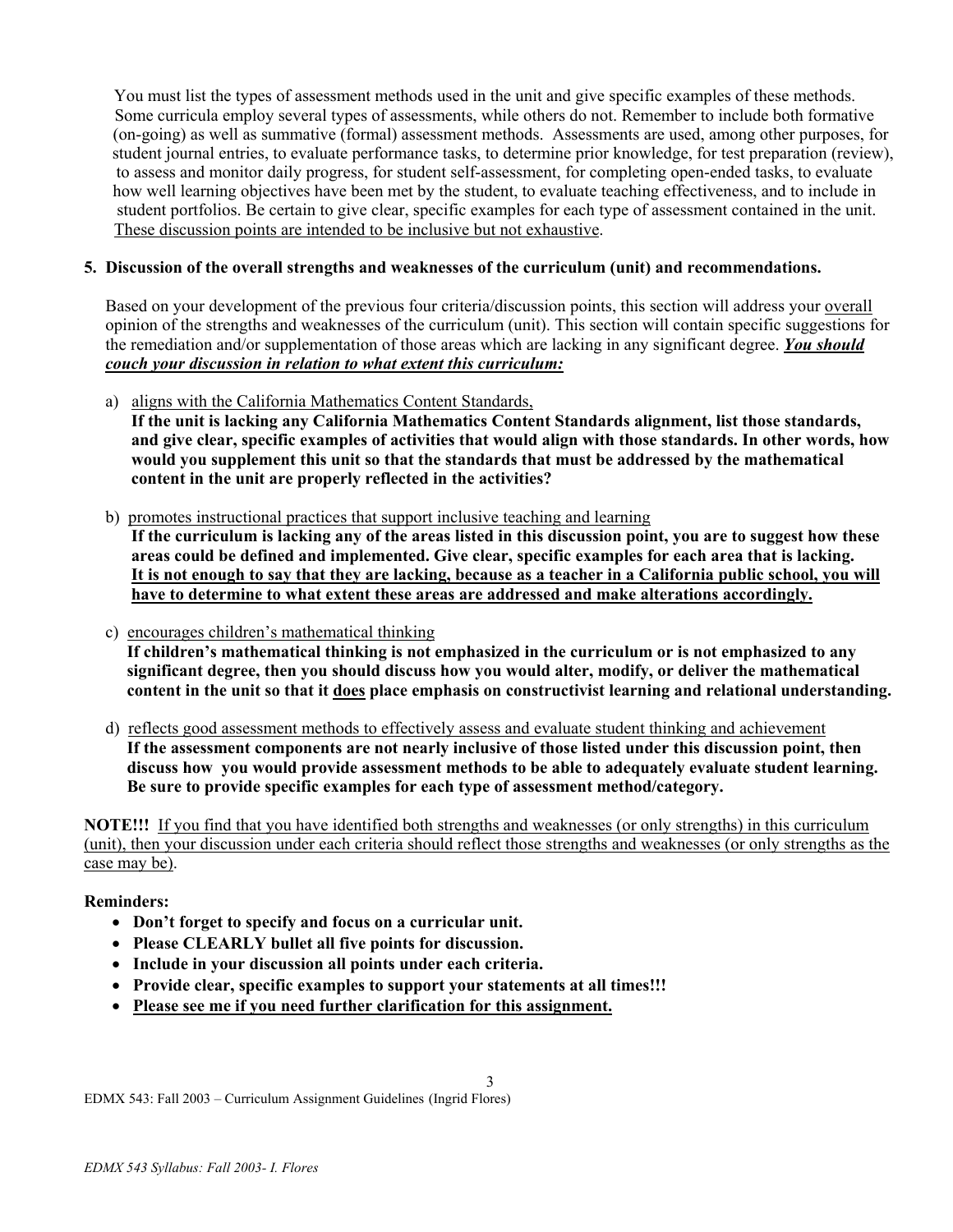## **Curriculum Review Assignment**  EDMX 543

|                           |                       | <b>Nearly</b>        |                      |                      |
|---------------------------|-----------------------|----------------------|----------------------|----------------------|
|                           | Developing            | <b>Meets</b>         | <b>Meets</b>         | <b>Exceeds</b>       |
| <b>TPE 1, 1a</b>          | Candidate's           | Candidate's          | Candidate's          | Candidate's          |
| Subject Specific          | analysis of the       | analysis of the      | analysis of the      | analysis of the      |
| Pedagogical skills        | curriculum will       | curriculum will      | curriculum will      | curriculum will      |
| for MS Teaching           | demonstrate little to | demonstrate some     | demonstrate          | demonstrate          |
| Assignment                | no understanding      | understanding of     | considerable         | exceptional          |
| (Teaching                 | of how to teach the   | how to teach the     | understanding of     | understanding of     |
| Mathematics in a          | state adopted         | state adopted        | how to teach the     | how to teach the     |
| MS Assignment)            | academic content      | academic content     | state adopted        | state adopted        |
|                           | standard in           | standard in          | academic content     | academic content     |
|                           | mathematics.          | mathematics.         | standard in          | standard in          |
|                           |                       |                      | mathematics.         | mathematics.         |
| TPE <sub>4</sub>          | Candidate's           | Candidate's          | Candidate's          | Candidate's          |
| Making Content            | analysis of the       | analysis of the      | analysis of the      | analysis of the      |
| Accessible                | curriculum will       | curriculum will      | curriculum will      | curriculum will      |
|                           | demonstrate little to | demonstrate some     | demonstrate          | demonstrate          |
|                           | no understanding in   | understanding in     | considerable         | exceptional          |
|                           | the use of            | the use of           | understanding in     | understanding in     |
|                           | pedagogical           | pedagogical          | the use of           | the use of           |
|                           | strategies that will  | strategies that will | pedagogical          | pedagogical          |
|                           | provide all students  | provide all students | strategies that will | strategies that will |
|                           | access to the         | access to the        | provide all students | provide all students |
|                           | mathematics           | mathematics          | access to the        | access to the        |
|                           | curriculum.           | curriculum           | mathematics          | mathematics          |
|                           |                       |                      | curriculum           | curriculum           |
| TPE 6, 6a, 6b             | Candidate's           | Candidate's          | Candidate's          | Candidates's         |
| Developmentally           | analysis of the       | analysis of the      | analysis of the      | analysis of the      |
| Appropriate               | curriculum will       | curriculum will      | curriculum will      | curriculum will      |
| <b>Teaching Practices</b> | demonstrate little to | demonstrate some     | demonstrate          | demonstrate          |
| in Grades K-3 & 4-        | no understanding in   | understanding in     | considerable         | exceptional          |
| 8                         | the use of            | the use of           | understanding in     | understanding in     |
|                           | developmentally       | developmentally      | the use of           | the use of           |
|                           | appropriate           | appropriate          | developmentally      | developmentally      |
|                           | teaching practices.   | teaching practices   | appropriate          | appropriate          |
|                           |                       |                      | teaching practices   | teaching practices   |

Secondary TPE's for this Assignment

 $\triangleright$  TPE 9 – Instructional Planning

 $\triangleright$  TPE 10 – Instructional Time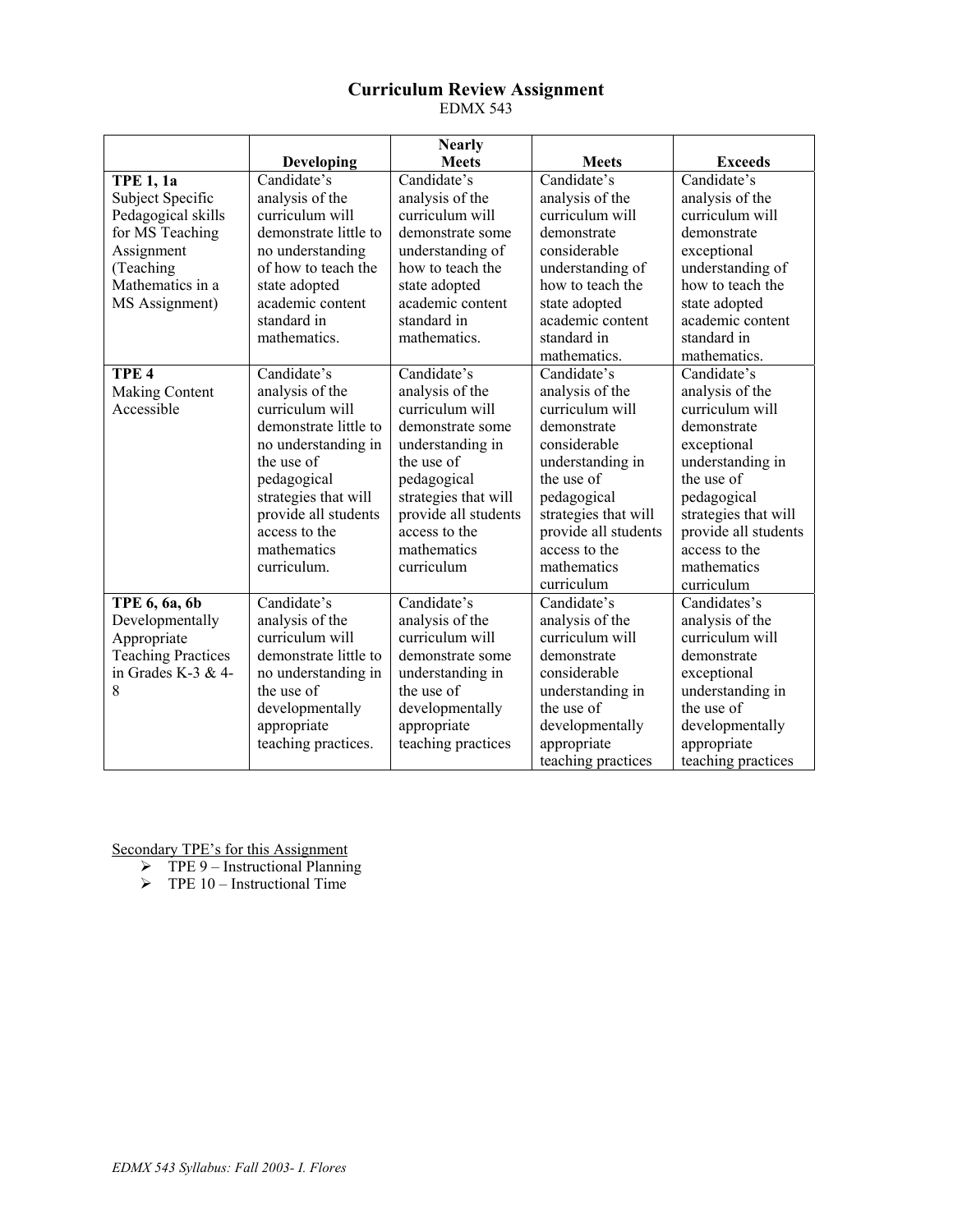### **Lesson Presentation Assignment**  EDMX 543

|                    |                      | <b>Nearly</b>        |                             |                      |
|--------------------|----------------------|----------------------|-----------------------------|----------------------|
|                    | Developing           | <b>Meets</b>         | <b>Meets</b>                | <b>Exceeds</b>       |
| <b>TPE 1, 1a</b>   | Candidates' lesson   | Candidates' lesson   | Candidates' lesson          | Candidates' lesson   |
| Subject Specific   | plan and             | plan and             | plan and                    | plan and             |
| Pedagogical skills | presentation         | presentation         | presentation                | presentation         |
| for MS Teaching    | demonstrates little  | demonstrates some    | demonstrates                | demonstrates         |
| Assignment         | to no                | understanding of     | considerable                | exceptional          |
| (Teaching          | understanding of     | how to teach the     | understanding of            | understanding of     |
| Mathematics in a   | how to teach the     | state adopted        | how to teach the            | how to teach the     |
| Multiple Subject   | state adopted        | academic content     | state adopted               | state adopted        |
| Assignment)        | academic content     | standard in          | academic content            | academic content     |
|                    | standard in          | mathematics          | standard in                 | standard in          |
|                    | mathematics          |                      | mathematics                 | mathematics          |
| TPE <sub>4</sub>   | Candidates' lesson   | Candidates' lesson   | Candidates' lesson          | Candidates' lesson   |
| Making Content     | plan and             | plan and             | plan and                    | plan and             |
| Accessible         | presentation will    | presentation will    | presentation will           | presentation will    |
|                    | demonstrate little   | demonstrate some     | demonstrate                 | demonstrate          |
|                    | to no                | understanding in     | considerable                | exceptional          |
|                    | understanding in     | the use of           | understanding in            | understanding in     |
|                    | the use of           | pedagogical          | the use of                  | the use of           |
|                    | pedagogical          | strategies that will | pedagogical                 | pedagogical          |
|                    | strategies that will | provide all students | strategies that will        | strategies that will |
|                    | provide all students | access to the        | provide all students        | provide all students |
|                    | access to the        | mathematics          | access to the               | access to the        |
|                    | mathematics          | curriculum           | mathematics<br>mathematics  |                      |
|                    | curriculum           |                      | curriculum                  | curriculum           |
| TPE 6, 6a, 6b      | Candidates' lesson   | Candidates' lesson   | Candidates' lesson          | Candidates' lesson   |
| Developmentally    | plan and             | plan and             | plan and                    | plan and             |
| Appropriate        | presentation will    | presentation will    | presentation will           | presentation will    |
| Teaching           | demonstrate little   | demonstrate some     | demonstrate<br>demonstrate  |                      |
| Practices - Grades | to no                | understanding in     | considerable<br>exceptional |                      |
| K-3 & 4-8          | understanding in     | the use of           | understanding in            | understanding in     |
|                    | the use of           | developmentally      | the use of                  | the use of           |
|                    | developmentally      | appropriate          | developmentally             | developmentally      |
|                    | appropriate          | teaching practices.  | appropriate                 | appropriate          |
|                    | teaching practices.  |                      | teaching practices.         | teaching practices.  |

Secondary TPE's for this Assignment

- ¾ TPE 2 Monitoring Student Learning During Instruction
- $\triangleright$  TPE 5 Student Engagement
- $\triangleright$  TPE 9 Instructional Planning
- $\triangleright$  TPE 10 Instructional Time
- $\triangleright$  TPE 11 Social Environment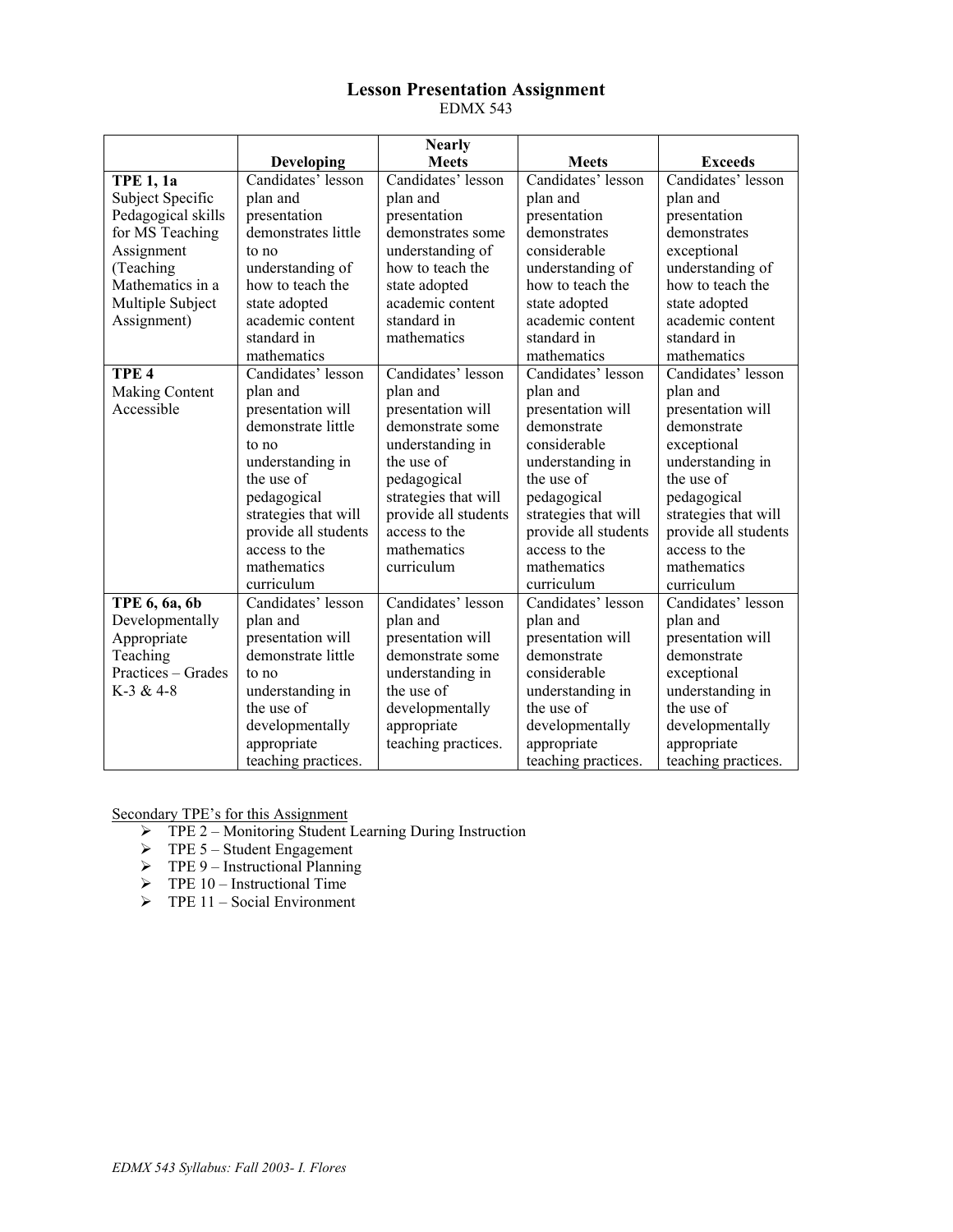## **Lesson Resources Assignment**  EDMX 543

|                  |                    | <b>Nearly</b>      |                    |                    |
|------------------|--------------------|--------------------|--------------------|--------------------|
|                  | <b>Developing</b>  | <b>Meets</b>       | <b>Meets</b>       | <b>Exceeds</b>     |
| TPE <sub>4</sub> | Candidates'        | Candidates'        | Candidates'        | Candidates'        |
| Making Content   | resources and      | resources and      | resources and      | resources and      |
| Accessible       | descriptions will  | descriptions will  | descriptions will  | descriptions will  |
|                  | demonstrate little | demonstrate some   | demonstrate        | demonstrate        |
|                  | to no              | understanding of   | considerable       | exceptional        |
|                  | understanding of   | how instructional  | understanding of   | understanding of   |
|                  | how instructional  | resources can help | how instructional  | how instructional  |
|                  | resources can help | provide all        | resources can help | resources can help |
|                  | provide all        | students with      | provide all        | provide all        |
|                  | students with      | access to a        | students with      | students with      |
|                  | access to a        | balanced and       | access to a        | access to a        |
|                  | balanced and       | comprehensive      | balanced and       | balanced and       |
|                  | comprehensive      | curriculum.        | comprehensive      | comprehensive      |
|                  | curriculum.        |                    | curriculum.        | curriculum.        |

Secondary TPE's for this Assignment

- ¾ TPE 1a Subject-Specific Pedagogical Skills for MS Teaching Assignments (Teaching Mathematics in a MS Assignment)
- $\triangleright$  TPE 5 Student Engagement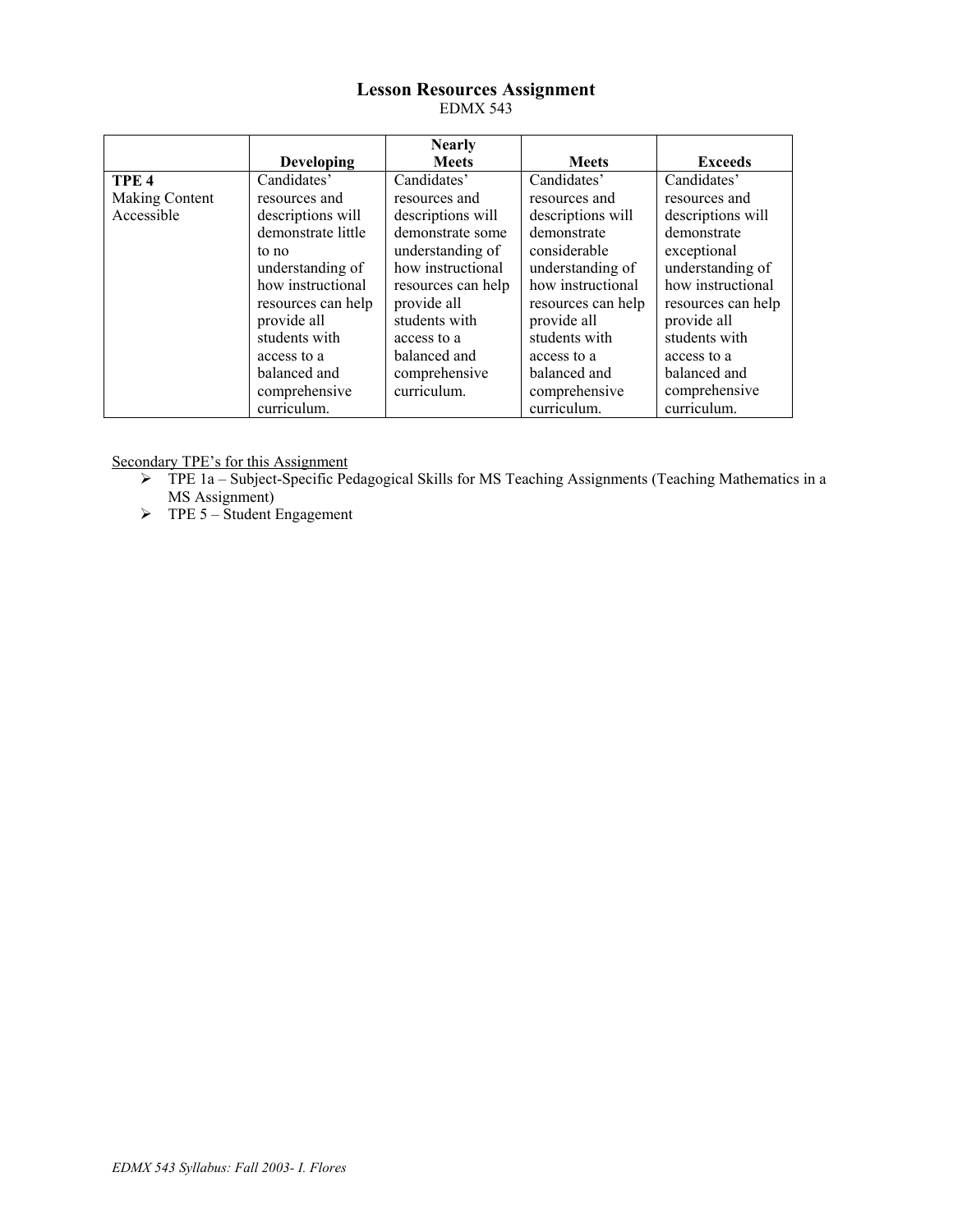## **Student Interview Assignment**  EDMX 543

|                         |                        | <b>Nearly</b>                     |                       |                       |
|-------------------------|------------------------|-----------------------------------|-----------------------|-----------------------|
|                         | <b>Developing</b>      | <b>Meets</b>                      | <b>Meets</b>          | <b>Exceeds</b>        |
| <b>TPE 1, 1a</b>        | Candidate's            | Candidate's                       | Candidate's           | Candidate's           |
| Subject Specific        | assessment and         | assessment and                    | assessment and        | assessment and        |
| Pedagogical             | recommendations        | recommendations                   | recommendations       | recommendations       |
| skills for MS           | from the student       | from the student                  | from the student      | from the student      |
| Teaching                | interview              | interview                         | interview             | interview             |
| Assignment              | demonstrates little to | demonstrates some                 | demonstrates          | demonstrates          |
| (Teaching               | no understanding of    | understanding of how              | considerable          | exceptional           |
| Mathematics in a        | how to teach the state | to teach the state                | understanding of how  | understanding of how  |
| Multiple Subject        | adopted academic       | adopted academic                  | to teach the state    | to teach the state    |
| Assignment)             | content standard in    | content standard in               | adopted academic      | adopted academic      |
|                         | mathematics            | mathematics                       | content standard in   | content standard in   |
|                         |                        |                                   | mathematics           | mathematics           |
| TPE <sub>2</sub>        | Candidate's            | Candidate's                       | Candidate's           | Candidate's           |
| Monitoring              | assessment and         | assessment and                    | assessment and        | assessment and        |
| <b>Student Learning</b> | recommendations        | recommendations                   | recommendations       | recommendations       |
| During                  | from the student       | from the student                  | from the student      | from the student      |
| Instruction             | interview              | interview                         | interview             | interview             |
|                         | demonstrates little to | demonstrates some                 | demonstrates          | demonstrates          |
|                         | no understanding of    | understanding of how              | considerable          | exceptional           |
|                         | how to monitor         | to monitor student                | understanding of how  | understanding of how  |
|                         | student learning and   | learning and how to               | to monitor student    | to monitor student    |
|                         | how to effectively     | effectively make use              | learning and how to   | learning and how to   |
|                         | make use of this       | of this information               | effectively make use  | effectively make use  |
|                         | information when       | when teaching.                    | of this information   | of this information   |
|                         | teaching.              |                                   | when teaching.        | when teaching.        |
| TPE <sub>3</sub>        | Candidate              | Candidate                         | Candidate             | Candidate             |
| Interpretation          | demonstrates little to | demonstrates some                 | demonstrates          | demonstrates          |
| and Use of              | no understanding of    | understanding of how              | considerable          | exceptional           |
| Assessments             | how to effectively     | to effectively assess             | understanding of how  | understanding of how  |
|                         | assess students'       | students' content                 | to effectively assess | to effectively assess |
|                         | content knowledge      | knowledge through                 | students' content     | students' content     |
|                         | through the use of     | the use of student                | knowledge through     | knowledge through     |
|                         | student interviews.    | the use of student<br>interviews. |                       | the use of student    |
|                         |                        |                                   | interviews.           | interviews.           |
|                         |                        |                                   |                       |                       |
| TPE <sub>4</sub>        | Candidate's            | Candidate's                       | Candidate's           | Candidate's           |
| Making Content          | recommendations        | recommendations                   | recommendations       | recommendations       |
| Accessible              | from the student       | from the student                  | from the student      | from the student      |
|                         | interview<br>interview |                                   | interview             | interview             |
|                         | demonstrates little to | demonstrates some                 | demonstrates          | demonstrates          |
|                         | no understanding in    | understanding in the              | considerable          | exceptional           |
|                         | the use of             | use of pedagogical                | understanding in the  | understanding in the  |
|                         | pedagogical            | strategies that will              | use of pedagogical    | use of pedagogical    |
|                         | strategies that will   | provide all students              | strategies that will  | strategies that will  |
|                         | provide all students   | access to the                     | provide all students  | provide all students  |
|                         | access to the          | mathematics                       | access to the         | access to the         |
|                         | mathematics            | curriculum                        | mathematics           | mathematics           |
|                         | curriculum             |                                   | curriculum            | curriculum            |

Secondary TPE's for this Assignment

- $\triangleright$  TPE 5 Student Engagement
- $\triangleright$  TPE 6, 6a, 6b Developmentally Appropriate Practices in Grades K-3 & Grades 4-8.
- $\triangleright$  TPE 8 Learning about Students
- $\triangleright$  TPE 9 Instructional Planning